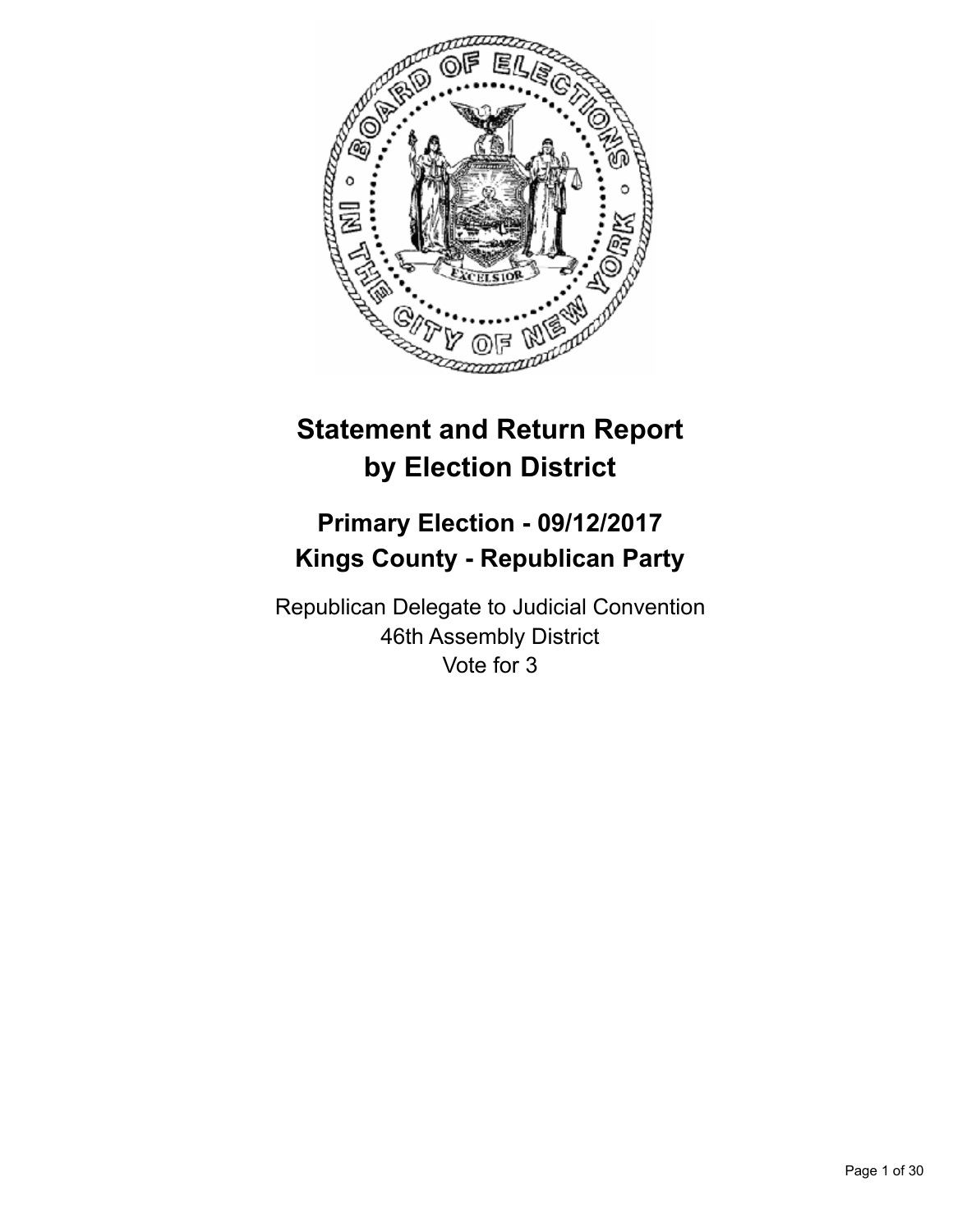

| PUBLIC COUNTER                                           | 5 |
|----------------------------------------------------------|---|
| MANUALLY COUNTED EMERGENCY                               | 0 |
| ABSENTEE / MILITARY                                      | 0 |
| AFFIDAVIT                                                | 0 |
| <b>Total Ballots</b>                                     | 5 |
| Less - Inapplicable Federal/Special Presidential Ballots | 0 |
| <b>Total Applicable Ballots</b>                          | 5 |
| ARNALDO A. FERRARO                                       |   |
| LUCRETIA REGINA-POTTER                                   | 3 |
| <b>FRANK ESPOSITO</b>                                    | 3 |
| <b>KERRI MCCARTHY</b>                                    |   |
| <b>Total Votes</b>                                       | 8 |
| Unrecorded                                               | 7 |

# **002/46**

| PUBLIC COUNTER                                           | $\overline{2}$ |
|----------------------------------------------------------|----------------|
| <b>MANUALLY COUNTED EMERGENCY</b>                        | 0              |
| ABSENTEE / MILITARY                                      | 0              |
| AFFIDAVIT                                                | 0              |
| <b>Total Ballots</b>                                     | $\mathbf{2}$   |
| Less - Inapplicable Federal/Special Presidential Ballots | 0              |
| <b>Total Applicable Ballots</b>                          | $\mathbf{2}$   |
| ARNALDO A. FERRARO                                       | 0              |
| <b>LUCRETIA REGINA-POTTER</b>                            | 0              |
| <b>FRANK ESPOSITO</b>                                    |                |
| <b>KERRI MCCARTHY</b>                                    | 2              |
| <b>Total Votes</b>                                       | 3              |
| Unrecorded                                               | 3              |

| <b>PUBLIC COUNTER</b>                                    | 4  |
|----------------------------------------------------------|----|
| <b>MANUALLY COUNTED EMERGENCY</b>                        | 0  |
| ABSENTEE / MILITARY                                      | 5  |
| AFFIDAVIT                                                | 0  |
| <b>Total Ballots</b>                                     | 9  |
| Less - Inapplicable Federal/Special Presidential Ballots | 0  |
| <b>Total Applicable Ballots</b>                          | 9  |
| ARNALDO A. FERRARO                                       | 6  |
| <b>LUCRETIA REGINA-POTTER</b>                            | 6  |
| <b>FRANK ESPOSITO</b>                                    | 5  |
| <b>KERRI MCCARTHY</b>                                    | 6  |
| <b>Total Votes</b>                                       | 23 |
| Unrecorded                                               | 4  |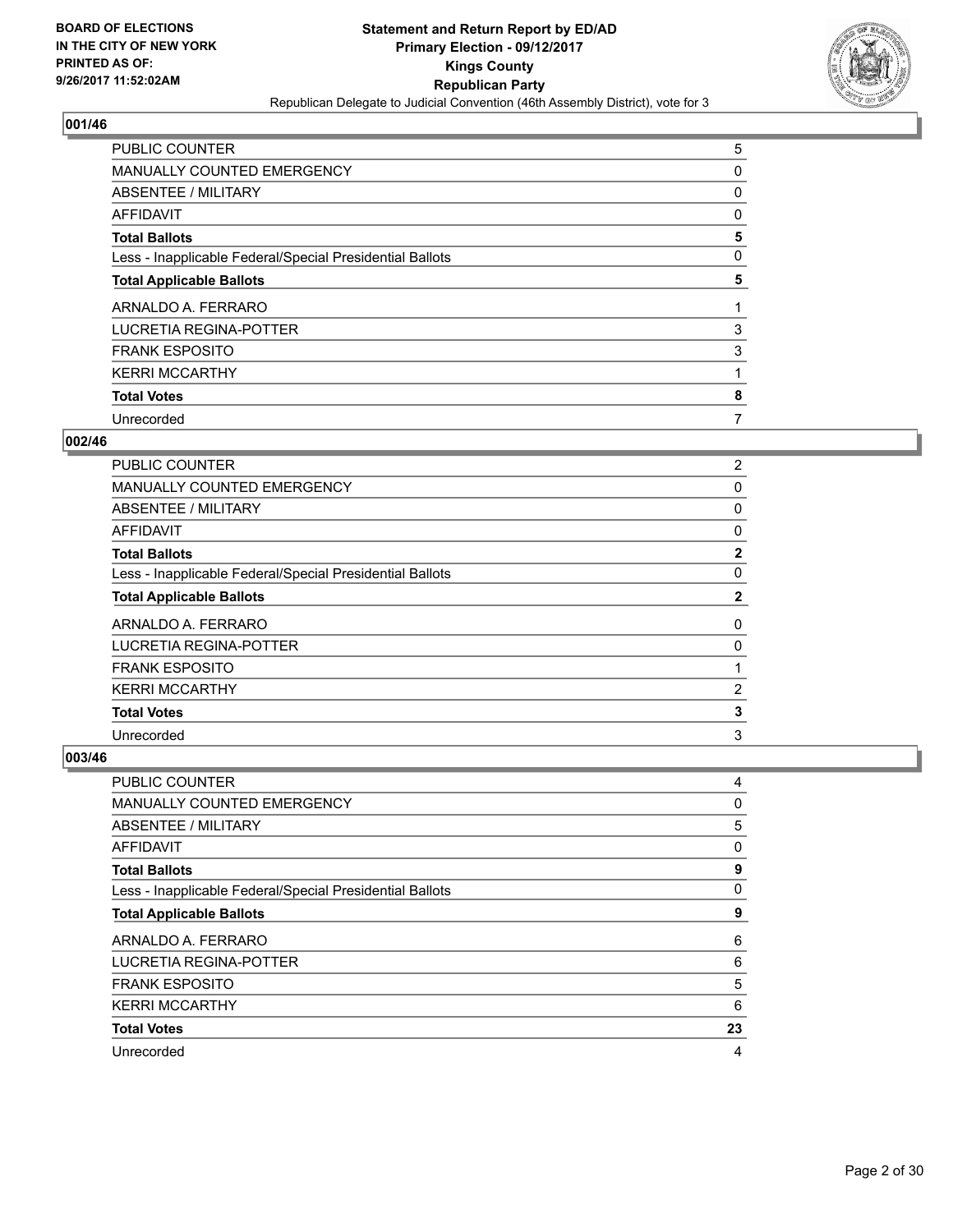

| <b>PUBLIC COUNTER</b>                                    | 3              |
|----------------------------------------------------------|----------------|
| <b>MANUALLY COUNTED EMERGENCY</b>                        | 0              |
| ABSENTEE / MILITARY                                      | 0              |
| AFFIDAVIT                                                | 0              |
| <b>Total Ballots</b>                                     | 3              |
| Less - Inapplicable Federal/Special Presidential Ballots | 0              |
| <b>Total Applicable Ballots</b>                          | 3              |
| ARNALDO A. FERRARO                                       |                |
| LUCRETIA REGINA-POTTER                                   | 2              |
| <b>FRANK ESPOSITO</b>                                    | 3              |
| <b>KERRI MCCARTHY</b>                                    |                |
| <b>Total Votes</b>                                       | 7              |
| Unrecorded                                               | $\overline{2}$ |

## **005/46**

| <b>PUBLIC COUNTER</b>                                    |              |
|----------------------------------------------------------|--------------|
| <b>MANUALLY COUNTED EMERGENCY</b>                        | 0            |
| ABSENTEE / MILITARY                                      | 0            |
| AFFIDAVIT                                                | 0            |
| <b>Total Ballots</b>                                     |              |
| Less - Inapplicable Federal/Special Presidential Ballots | 0            |
| <b>Total Applicable Ballots</b>                          |              |
| ARNALDO A. FERRARO                                       | 0            |
| LUCRETIA REGINA-POTTER                                   | 0            |
| <b>FRANK ESPOSITO</b>                                    |              |
| <b>KERRI MCCARTHY</b>                                    |              |
| <b>Total Votes</b>                                       | $\mathbf{2}$ |
| Unrecorded                                               |              |

| PUBLIC COUNTER                                           | 0 |
|----------------------------------------------------------|---|
| <b>MANUALLY COUNTED EMERGENCY</b>                        | 0 |
| ABSENTEE / MILITARY                                      | 0 |
| AFFIDAVIT                                                | 0 |
| <b>Total Ballots</b>                                     | 0 |
| Less - Inapplicable Federal/Special Presidential Ballots | 0 |
| <b>Total Applicable Ballots</b>                          | 0 |
|                                                          | 0 |
| ARNALDO A. FERRARO                                       |   |
| LUCRETIA REGINA-POTTER                                   | 0 |
| <b>FRANK ESPOSITO</b>                                    | 0 |
| <b>KERRI MCCARTHY</b>                                    | 0 |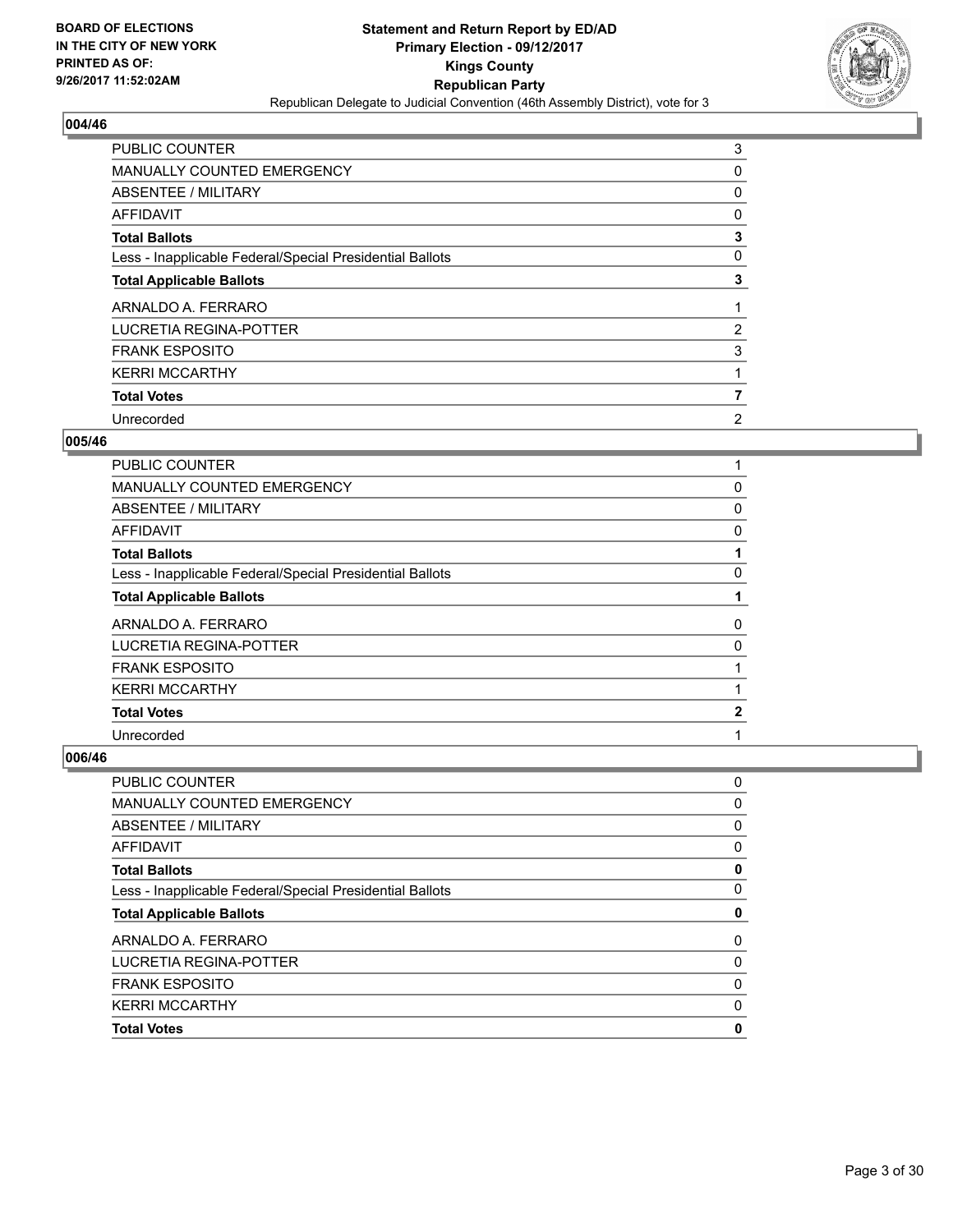

| <b>PUBLIC COUNTER</b>                                    |                |
|----------------------------------------------------------|----------------|
| MANUALLY COUNTED EMERGENCY                               | 0              |
| ABSENTEE / MILITARY                                      | 0              |
| AFFIDAVIT                                                | 0              |
| <b>Total Ballots</b>                                     |                |
| Less - Inapplicable Federal/Special Presidential Ballots | 0              |
| <b>Total Applicable Ballots</b>                          |                |
| ARNALDO A. FERRARO                                       |                |
| LUCRETIA REGINA-POTTER                                   | 0              |
| <b>FRANK ESPOSITO</b>                                    | 0              |
| <b>KERRI MCCARTHY</b>                                    | 0              |
| <b>Total Votes</b>                                       |                |
| Unrecorded                                               | $\overline{2}$ |

## **008/46**

| PUBLIC COUNTER                                           | $\overline{2}$ |
|----------------------------------------------------------|----------------|
| MANUALLY COUNTED EMERGENCY                               | 0              |
| ABSENTEE / MILITARY                                      | 3              |
| <b>AFFIDAVIT</b>                                         | 0              |
| <b>Total Ballots</b>                                     | 5              |
| Less - Inapplicable Federal/Special Presidential Ballots | 0              |
| <b>Total Applicable Ballots</b>                          | 5              |
| ARNALDO A. FERRARO                                       | $\overline{2}$ |
| LUCRETIA REGINA-POTTER                                   | 4              |
| <b>FRANK ESPOSITO</b>                                    | 0              |
| <b>KERRI MCCARTHY</b>                                    | $\overline{2}$ |
| <b>Total Votes</b>                                       | 8              |
| Unrecorded                                               | 7              |

| <b>Total Votes</b>                                       | 0 |
|----------------------------------------------------------|---|
| <b>KERRI MCCARTHY</b>                                    | 0 |
| <b>FRANK ESPOSITO</b>                                    | 0 |
| <b>LUCRETIA REGINA-POTTER</b>                            | 0 |
| ARNALDO A. FERRARO                                       | 0 |
| <b>Total Applicable Ballots</b>                          | 0 |
| Less - Inapplicable Federal/Special Presidential Ballots | 0 |
| <b>Total Ballots</b>                                     | 0 |
| AFFIDAVIT                                                | 0 |
| ABSENTEE / MILITARY                                      | 0 |
| <b>MANUALLY COUNTED EMERGENCY</b>                        | 0 |
| PUBLIC COUNTER                                           | 0 |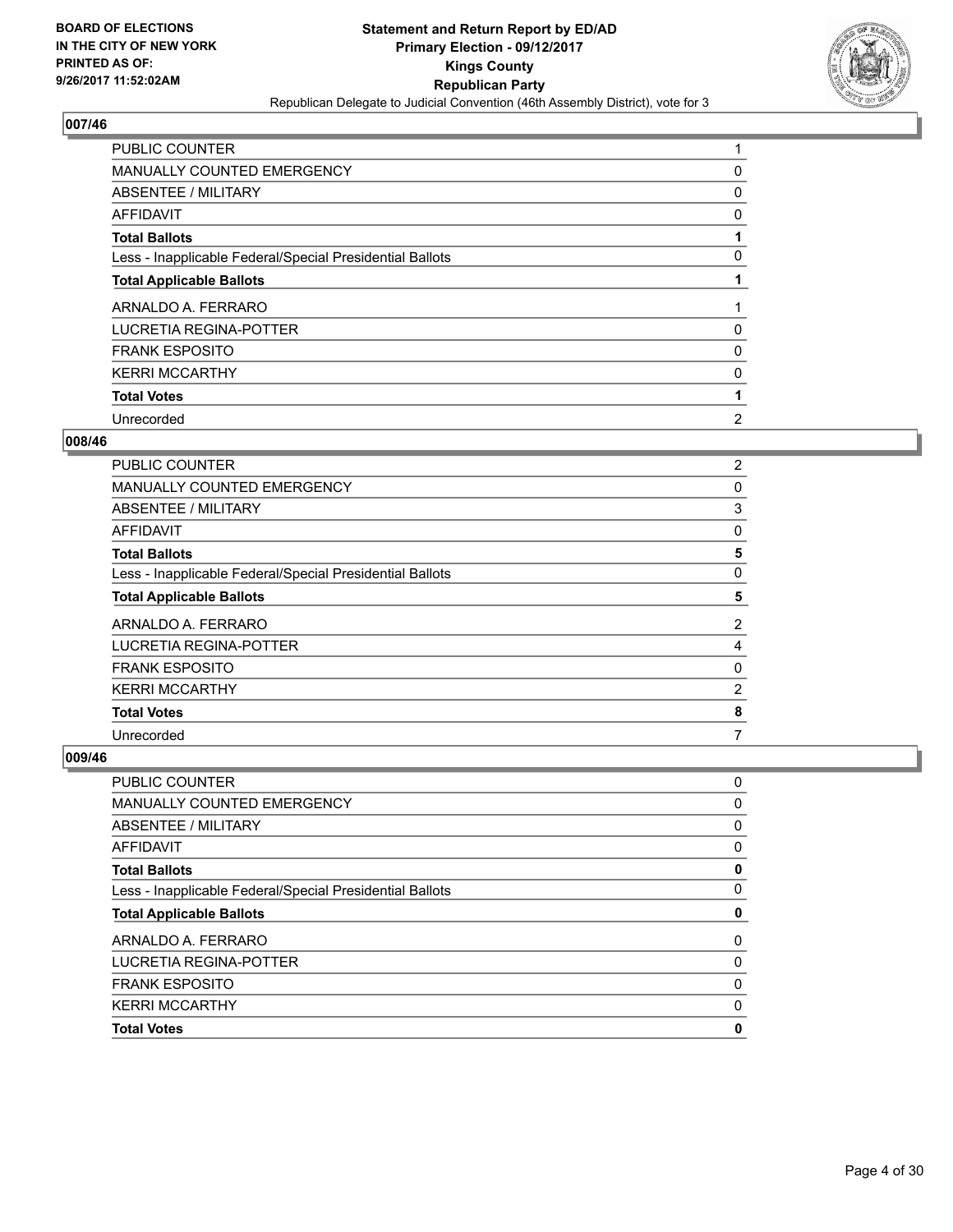

| <b>PUBLIC COUNTER</b>                                    |   |
|----------------------------------------------------------|---|
| MANUALLY COUNTED EMERGENCY                               | 0 |
| ABSENTEE / MILITARY                                      | 0 |
| AFFIDAVIT                                                | 0 |
| <b>Total Ballots</b>                                     |   |
| Less - Inapplicable Federal/Special Presidential Ballots | 0 |
| <b>Total Applicable Ballots</b>                          |   |
| ARNALDO A. FERRARO                                       |   |
| LUCRETIA REGINA-POTTER                                   |   |
| <b>FRANK ESPOSITO</b>                                    |   |
| <b>KERRI MCCARTHY</b>                                    | 0 |
| <b>Total Votes</b>                                       | 3 |

# **011/46**

| <b>PUBLIC COUNTER</b>                                    | 19 |
|----------------------------------------------------------|----|
| <b>MANUALLY COUNTED EMERGENCY</b>                        | 0  |
| ABSENTEE / MILITARY                                      | 8  |
| AFFIDAVIT                                                | 0  |
| <b>Total Ballots</b>                                     | 27 |
| Less - Inapplicable Federal/Special Presidential Ballots | 0  |
| <b>Total Applicable Ballots</b>                          | 27 |
| ARNALDO A. FERRARO                                       | 9  |
| LUCRETIA REGINA-POTTER                                   | 15 |
| <b>FRANK ESPOSITO</b>                                    | 14 |
| <b>KERRI MCCARTHY</b>                                    | 6  |
| <b>Total Votes</b>                                       | 44 |
| Unrecorded                                               | 37 |

| <b>PUBLIC COUNTER</b>                                    |   |
|----------------------------------------------------------|---|
| <b>MANUALLY COUNTED EMERGENCY</b>                        | 0 |
| ABSENTEE / MILITARY                                      | 0 |
| AFFIDAVIT                                                | 0 |
| <b>Total Ballots</b>                                     |   |
| Less - Inapplicable Federal/Special Presidential Ballots | 0 |
| <b>Total Applicable Ballots</b>                          |   |
| ARNALDO A. FERRARO                                       |   |
| LUCRETIA REGINA-POTTER                                   |   |
| <b>FRANK ESPOSITO</b>                                    | 0 |
| <b>KERRI MCCARTHY</b>                                    |   |
| <b>Total Votes</b>                                       | 3 |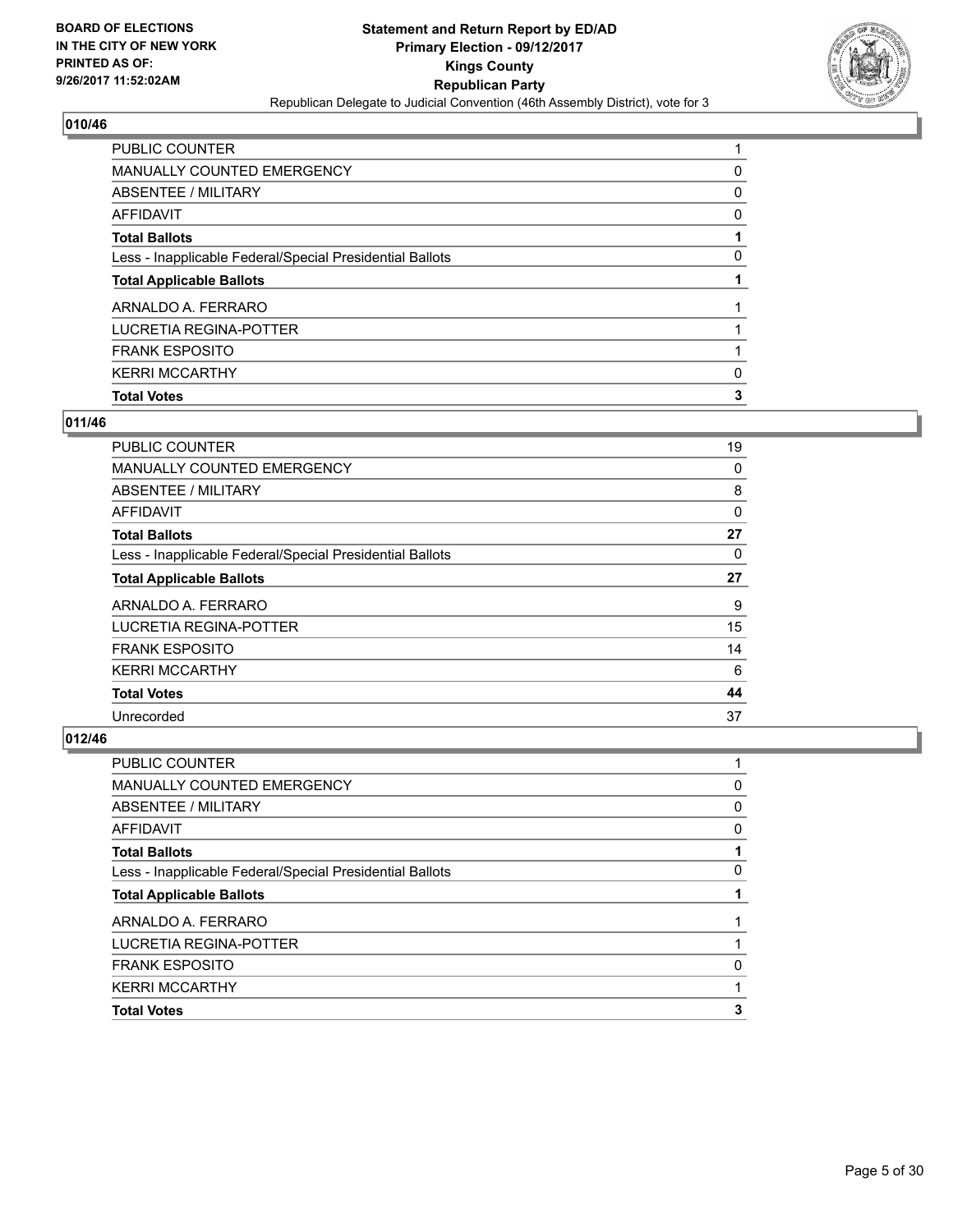

| <b>PUBLIC COUNTER</b>                                    | 0 |
|----------------------------------------------------------|---|
| MANUALLY COUNTED EMERGENCY                               | 0 |
| <b>ABSENTEE / MILITARY</b>                               |   |
| AFFIDAVIT                                                | 0 |
| <b>Total Ballots</b>                                     |   |
| Less - Inapplicable Federal/Special Presidential Ballots | 0 |
| <b>Total Applicable Ballots</b>                          |   |
| ARNALDO A. FERRARO                                       |   |
| LUCRETIA REGINA-POTTER                                   |   |
| <b>FRANK ESPOSITO</b>                                    |   |
| <b>KERRI MCCARTHY</b>                                    | 0 |
| <b>Total Votes</b>                                       | 3 |

# **014/46**

| PUBLIC COUNTER                                           | 2              |
|----------------------------------------------------------|----------------|
|                                                          |                |
| MANUALLY COUNTED EMERGENCY                               | 0              |
| ABSENTEE / MILITARY                                      | 0              |
| AFFIDAVIT                                                | 0              |
| <b>Total Ballots</b>                                     | $\mathbf{2}$   |
| Less - Inapplicable Federal/Special Presidential Ballots | 0              |
| <b>Total Applicable Ballots</b>                          | $\mathbf{2}$   |
| ARNALDO A. FERRARO                                       | 1              |
| LUCRETIA REGINA-POTTER                                   | $\overline{2}$ |
| <b>FRANK ESPOSITO</b>                                    | 1              |
| <b>KERRI MCCARTHY</b>                                    | 0              |
| <b>Total Votes</b>                                       | 4              |
| Unrecorded                                               | $\overline{2}$ |
|                                                          |                |

| PUBLIC COUNTER                                           | 0        |
|----------------------------------------------------------|----------|
| <b>MANUALLY COUNTED EMERGENCY</b>                        | 0        |
| ABSENTEE / MILITARY                                      | 0        |
| AFFIDAVIT                                                | 0        |
| <b>Total Ballots</b>                                     | 0        |
| Less - Inapplicable Federal/Special Presidential Ballots | 0        |
| <b>Total Applicable Ballots</b>                          | 0        |
| ARNALDO A. FERRARO                                       | $\Omega$ |
| LUCRETIA REGINA-POTTER                                   | 0        |
| <b>FRANK ESPOSITO</b>                                    | 0        |
| <b>KERRI MCCARTHY</b>                                    | 0        |
| <b>Total Votes</b>                                       | 0        |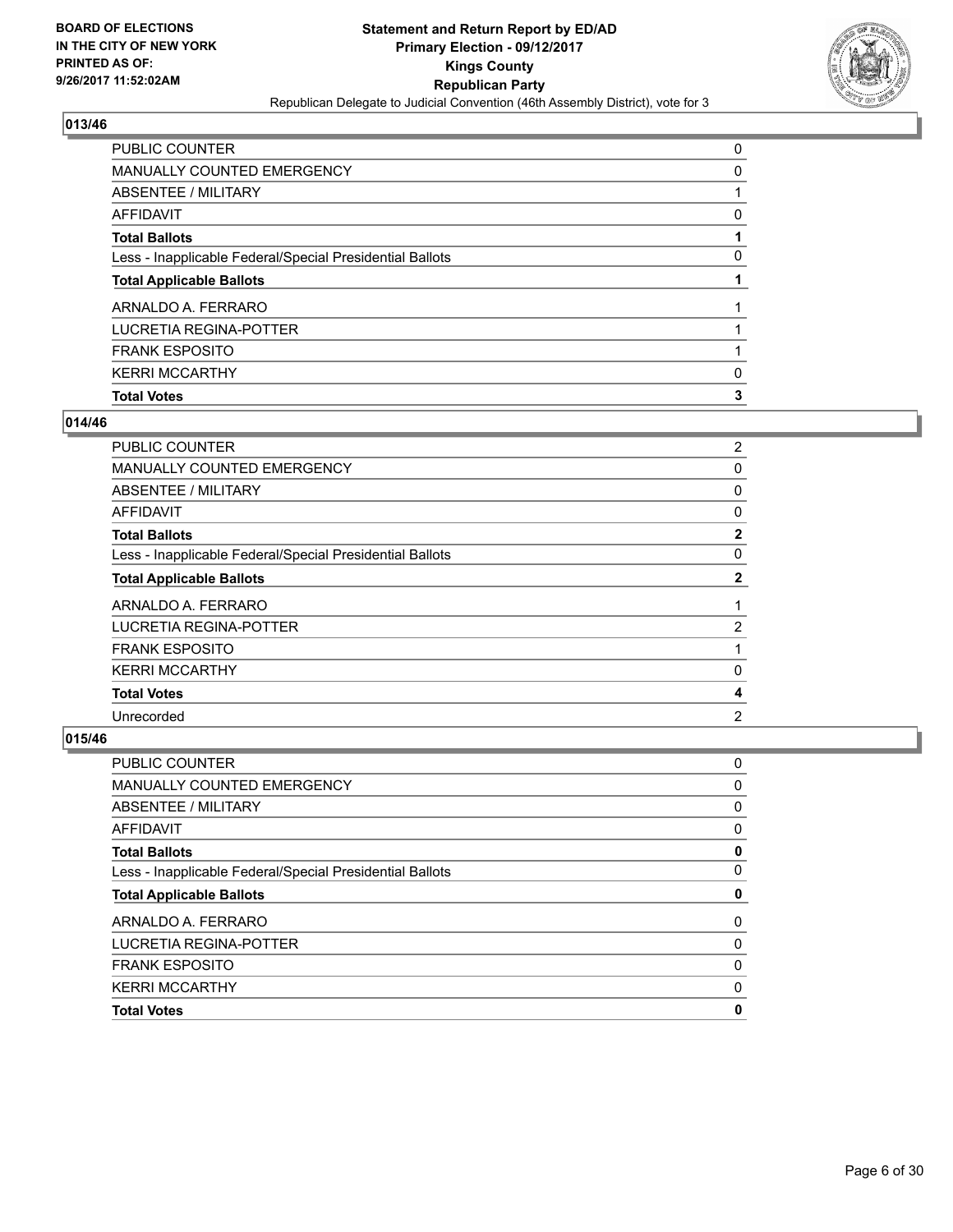

| PUBLIC COUNTER                                           |   |
|----------------------------------------------------------|---|
| MANUALLY COUNTED EMERGENCY                               | 0 |
| ABSENTEE / MILITARY                                      | 0 |
| AFFIDAVIT                                                | 0 |
| <b>Total Ballots</b>                                     |   |
| Less - Inapplicable Federal/Special Presidential Ballots | 0 |
| <b>Total Applicable Ballots</b>                          |   |
| ARNALDO A. FERRARO                                       | 0 |
| LUCRETIA REGINA-POTTER                                   |   |
| <b>FRANK ESPOSITO</b>                                    | 0 |
| <b>KERRI MCCARTHY</b>                                    |   |
| <b>Total Votes</b>                                       | 2 |
| Unrecorded                                               |   |

# **017/46**

| <b>PUBLIC COUNTER</b>                                    | 10 |
|----------------------------------------------------------|----|
| <b>MANUALLY COUNTED EMERGENCY</b>                        | 0  |
| ABSENTEE / MILITARY                                      |    |
| AFFIDAVIT                                                | 0  |
| <b>Total Ballots</b>                                     | 11 |
| Less - Inapplicable Federal/Special Presidential Ballots | 0  |
| <b>Total Applicable Ballots</b>                          | 11 |
| ARNALDO A. FERRARO                                       | 2  |
| LUCRETIA REGINA-POTTER                                   | 5  |
| <b>FRANK ESPOSITO</b>                                    | 6  |
| <b>KERRI MCCARTHY</b>                                    | 7  |
| <b>Total Votes</b>                                       | 20 |
| Unrecorded                                               | 13 |

| <b>PUBLIC COUNTER</b>                                    | 13 |
|----------------------------------------------------------|----|
| <b>MANUALLY COUNTED EMERGENCY</b>                        | 0  |
| ABSENTEE / MILITARY                                      | 0  |
| AFFIDAVIT                                                | 0  |
| <b>Total Ballots</b>                                     | 13 |
| Less - Inapplicable Federal/Special Presidential Ballots | 0  |
| <b>Total Applicable Ballots</b>                          | 13 |
| ARNALDO A. FERRARO                                       | 2  |
| LUCRETIA REGINA-POTTER                                   | 7  |
| <b>FRANK ESPOSITO</b>                                    |    |
| <b>KERRI MCCARTHY</b>                                    | 4  |
| <b>Total Votes</b>                                       | 14 |
| Unrecorded                                               | 25 |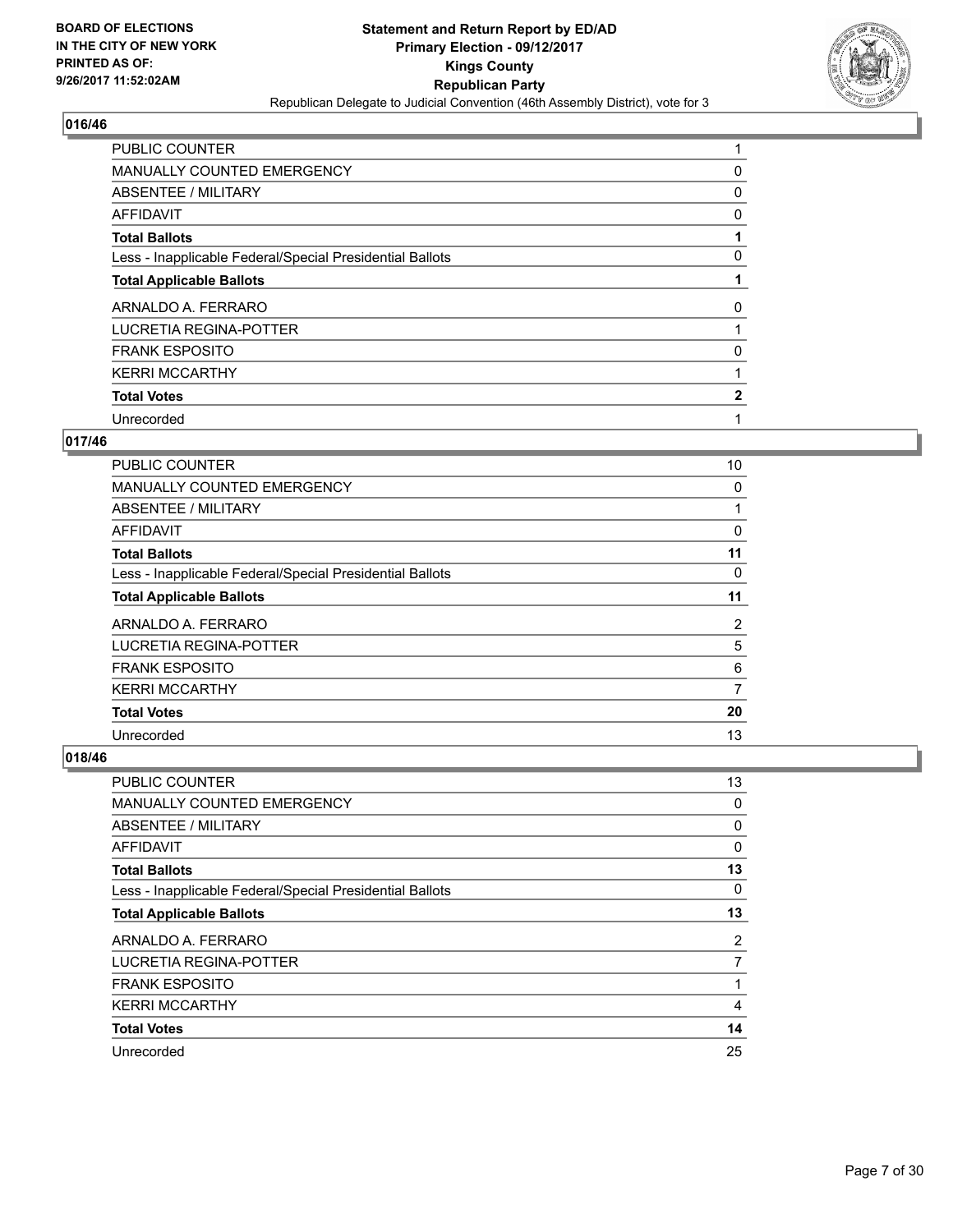

| <b>PUBLIC COUNTER</b>                                    | 27 |
|----------------------------------------------------------|----|
| <b>MANUALLY COUNTED EMERGENCY</b>                        | 0  |
| ABSENTEE / MILITARY                                      |    |
| <b>AFFIDAVIT</b>                                         | 0  |
| <b>Total Ballots</b>                                     | 28 |
| Less - Inapplicable Federal/Special Presidential Ballots | 0  |
| <b>Total Applicable Ballots</b>                          | 28 |
| ARNALDO A. FERRARO                                       | 11 |
| LUCRETIA REGINA-POTTER                                   | 16 |
| <b>FRANK ESPOSITO</b>                                    | 18 |
| <b>KERRI MCCARTHY</b>                                    | 20 |
| <b>Total Votes</b>                                       | 65 |
| Unrecorded                                               | 19 |

# **020/46**

| PUBLIC COUNTER                                           |    |
|----------------------------------------------------------|----|
| <b>MANUALLY COUNTED EMERGENCY</b>                        | 0  |
| ABSENTEE / MILITARY                                      | 0  |
| AFFIDAVIT                                                | 0  |
| <b>Total Ballots</b>                                     | 7  |
| Less - Inapplicable Federal/Special Presidential Ballots | 0  |
| <b>Total Applicable Ballots</b>                          | 7  |
| ARNALDO A. FERRARO                                       | 5  |
| LUCRETIA REGINA-POTTER                                   | 6  |
| <b>FRANK ESPOSITO</b>                                    | 4  |
| <b>KERRI MCCARTHY</b>                                    | 5  |
| <b>Total Votes</b>                                       | 20 |
| Unrecorded                                               | 1  |

| <b>PUBLIC COUNTER</b>                                    | 51 |
|----------------------------------------------------------|----|
| <b>MANUALLY COUNTED EMERGENCY</b>                        | 0  |
| ABSENTEE / MILITARY                                      | 0  |
| <b>AFFIDAVIT</b>                                         | 0  |
| <b>Total Ballots</b>                                     | 51 |
| Less - Inapplicable Federal/Special Presidential Ballots | 0  |
| <b>Total Applicable Ballots</b>                          | 51 |
| ARNALDO A. FERRARO                                       | 26 |
| <b>LUCRETIA REGINA-POTTER</b>                            | 26 |
| <b>FRANK ESPOSITO</b>                                    | 21 |
| <b>KERRI MCCARTHY</b>                                    | 20 |
| ERIC GONZALEZ (WRITE-IN)                                 | 1  |
| <b>GEORGE WASHINGTON (WRITE-IN)</b>                      | 1  |
| <b>MURAT FILLER (WRITE-IN)</b>                           | 1  |
| UNATTRIBUTABLE WRITE-IN (WRITE-IN)                       | 1  |
| <b>Total Votes</b>                                       | 97 |
| Unrecorded                                               | 56 |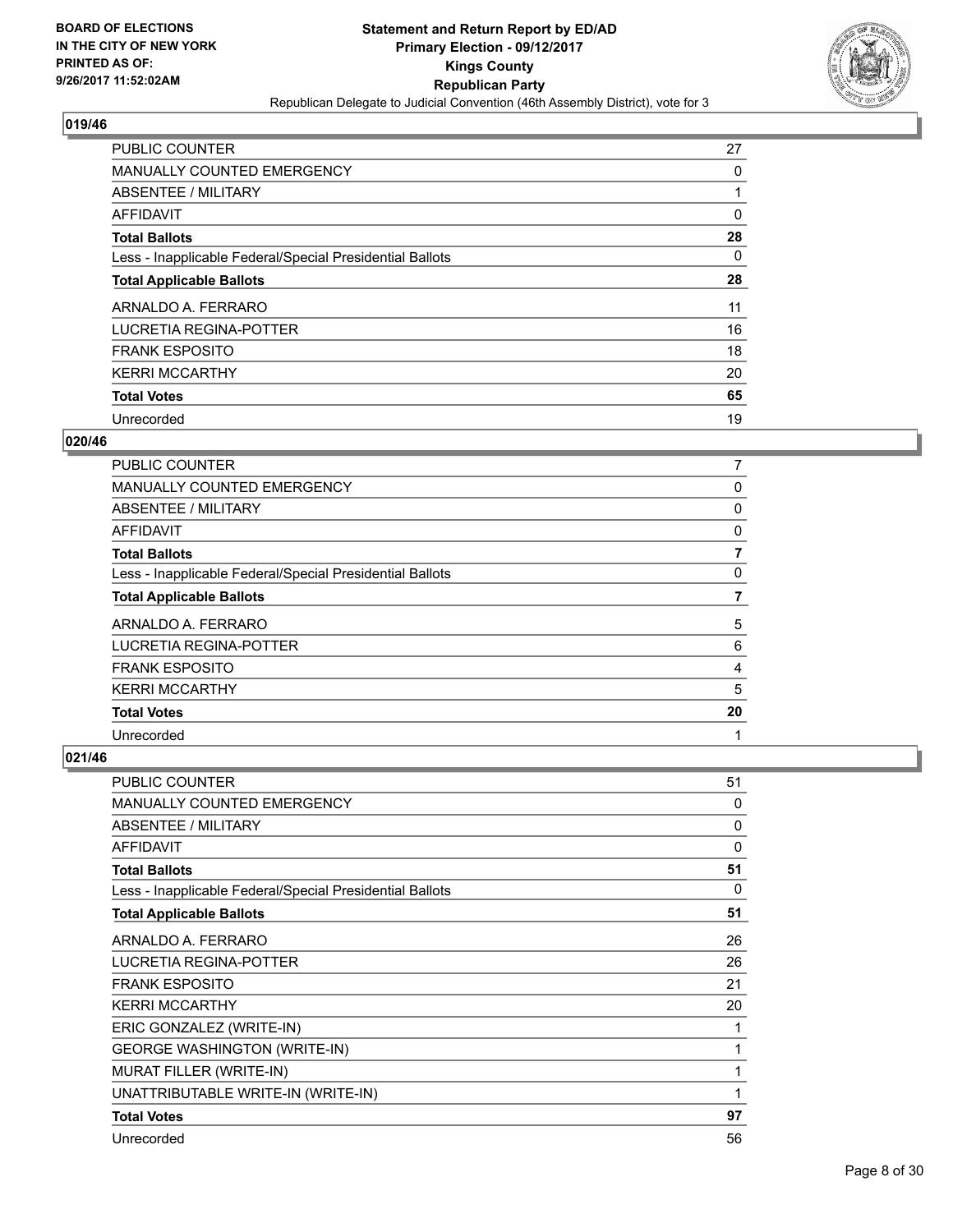

| <b>PUBLIC COUNTER</b>                                    | 26 |
|----------------------------------------------------------|----|
| <b>MANUALLY COUNTED EMERGENCY</b>                        | 0  |
| ABSENTEE / MILITARY                                      | 0  |
| AFFIDAVIT                                                | 0  |
| <b>Total Ballots</b>                                     | 26 |
| Less - Inapplicable Federal/Special Presidential Ballots | 0  |
| <b>Total Applicable Ballots</b>                          | 26 |
| ARNALDO A. FERRARO                                       | 5  |
| LUCRETIA REGINA-POTTER                                   | 14 |
| <b>FRANK ESPOSITO</b>                                    | 9  |
| <b>KERRI MCCARTHY</b>                                    | 7  |
| <b>Total Votes</b>                                       | 35 |
| Unrecorded                                               | 43 |

#### **023/46**

| PUBLIC COUNTER                                           | 29       |
|----------------------------------------------------------|----------|
| <b>MANUALLY COUNTED EMERGENCY</b>                        | 0        |
| ABSENTEE / MILITARY                                      | 0        |
| AFFIDAVIT                                                | 0        |
| <b>Total Ballots</b>                                     | 29       |
| Less - Inapplicable Federal/Special Presidential Ballots | $\Omega$ |
| <b>Total Applicable Ballots</b>                          | 29       |
| ARNALDO A. FERRARO                                       | 10       |
| LUCRETIA REGINA-POTTER                                   | 11       |
| <b>FRANK ESPOSITO</b>                                    | 14       |
| <b>KERRI MCCARTHY</b>                                    | 11       |
| <b>Total Votes</b>                                       | 46       |
| Unrecorded                                               | 41       |

| <b>PUBLIC COUNTER</b>                                    | 22 |
|----------------------------------------------------------|----|
| MANUALLY COUNTED EMERGENCY                               | 0  |
| ABSENTEE / MILITARY                                      | 0  |
| AFFIDAVIT                                                | 0  |
| <b>Total Ballots</b>                                     | 22 |
| Less - Inapplicable Federal/Special Presidential Ballots | 0  |
| <b>Total Applicable Ballots</b>                          | 22 |
| ARNALDO A. FERRARO                                       | 8  |
| LUCRETIA REGINA-POTTER                                   | 10 |
| <b>FRANK ESPOSITO</b>                                    | 8  |
| <b>KERRI MCCARTHY</b>                                    | 14 |
| <b>Total Votes</b>                                       | 40 |
| Unrecorded                                               | 26 |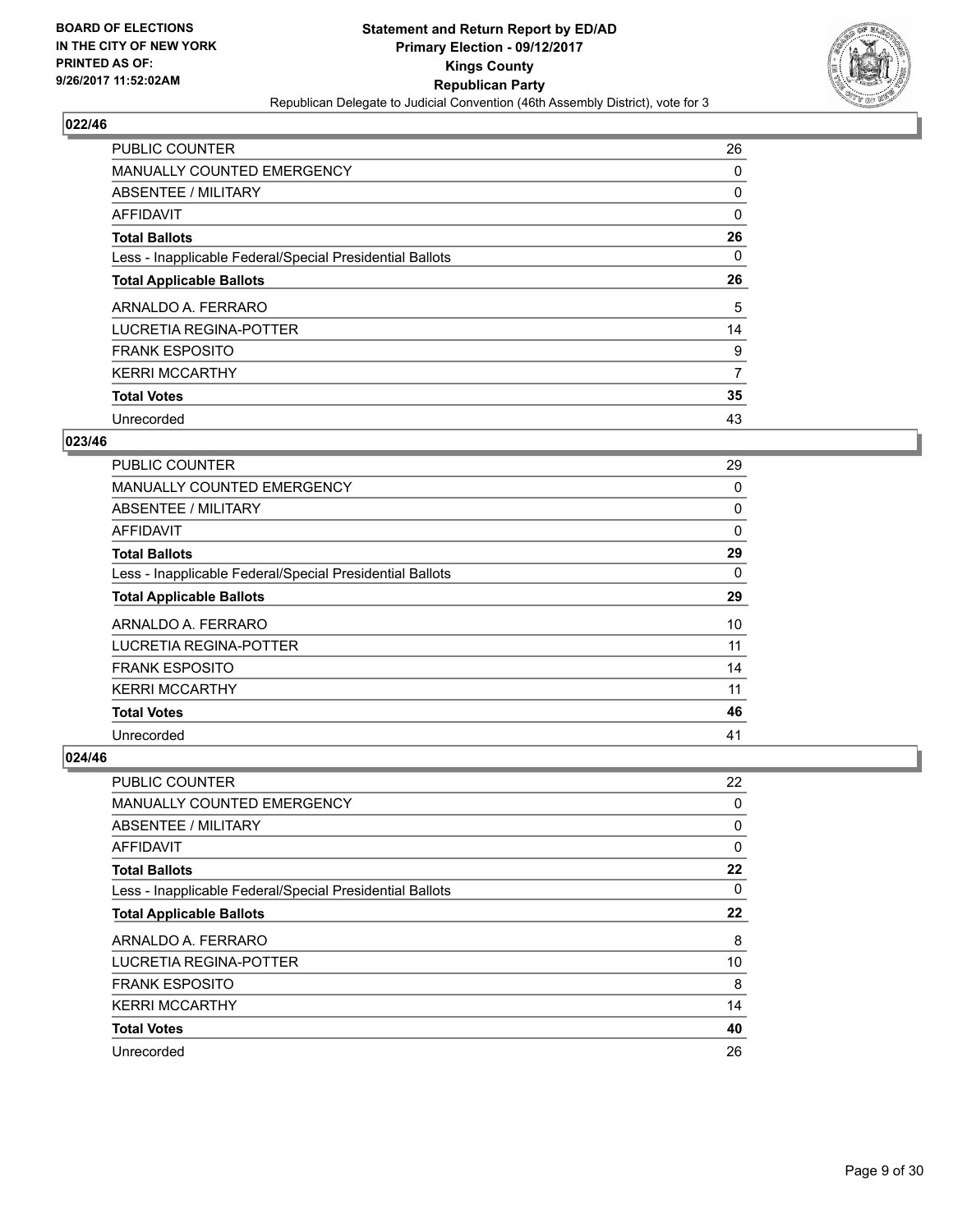

| <b>PUBLIC COUNTER</b>                                    | 19 |
|----------------------------------------------------------|----|
| MANUALLY COUNTED EMERGENCY                               | 0  |
| ABSENTEE / MILITARY                                      | 0  |
| <b>AFFIDAVIT</b>                                         | 0  |
| <b>Total Ballots</b>                                     | 19 |
| Less - Inapplicable Federal/Special Presidential Ballots | 0  |
| <b>Total Applicable Ballots</b>                          | 19 |
| ARNALDO A. FERRARO                                       | 7  |
| LUCRETIA REGINA-POTTER                                   | 11 |
| <b>FRANK ESPOSITO</b>                                    | 10 |
| <b>KERRI MCCARTHY</b>                                    | 10 |
| <b>Total Votes</b>                                       | 38 |
| Unrecorded                                               | 19 |

## **026/46**

| PUBLIC COUNTER                                           | 8  |
|----------------------------------------------------------|----|
| <b>MANUALLY COUNTED EMERGENCY</b>                        | 0  |
| ABSENTEE / MILITARY                                      | 0  |
| AFFIDAVIT                                                | 0  |
| <b>Total Ballots</b>                                     | 8  |
| Less - Inapplicable Federal/Special Presidential Ballots | 0  |
| <b>Total Applicable Ballots</b>                          | 8  |
| ARNALDO A. FERRARO                                       | 5  |
| LUCRETIA REGINA-POTTER                                   | 7  |
| <b>FRANK ESPOSITO</b>                                    | 5  |
| <b>KERRI MCCARTHY</b>                                    | 3  |
| <b>Total Votes</b>                                       | 20 |
| Unrecorded                                               | 4  |

| PUBLIC COUNTER                                           | 4 |
|----------------------------------------------------------|---|
| MANUALLY COUNTED EMERGENCY                               | 0 |
| ABSENTEE / MILITARY                                      | 0 |
| AFFIDAVIT                                                | 0 |
| <b>Total Ballots</b>                                     | 4 |
| Less - Inapplicable Federal/Special Presidential Ballots | 0 |
| <b>Total Applicable Ballots</b>                          | 4 |
| ARNALDO A. FERRARO                                       | 0 |
| <b>LUCRETIA REGINA-POTTER</b>                            | 4 |
| <b>FRANK ESPOSITO</b>                                    |   |
| <b>KERRI MCCARTHY</b>                                    |   |
| <b>Total Votes</b>                                       | 6 |
| Unrecorded                                               | 6 |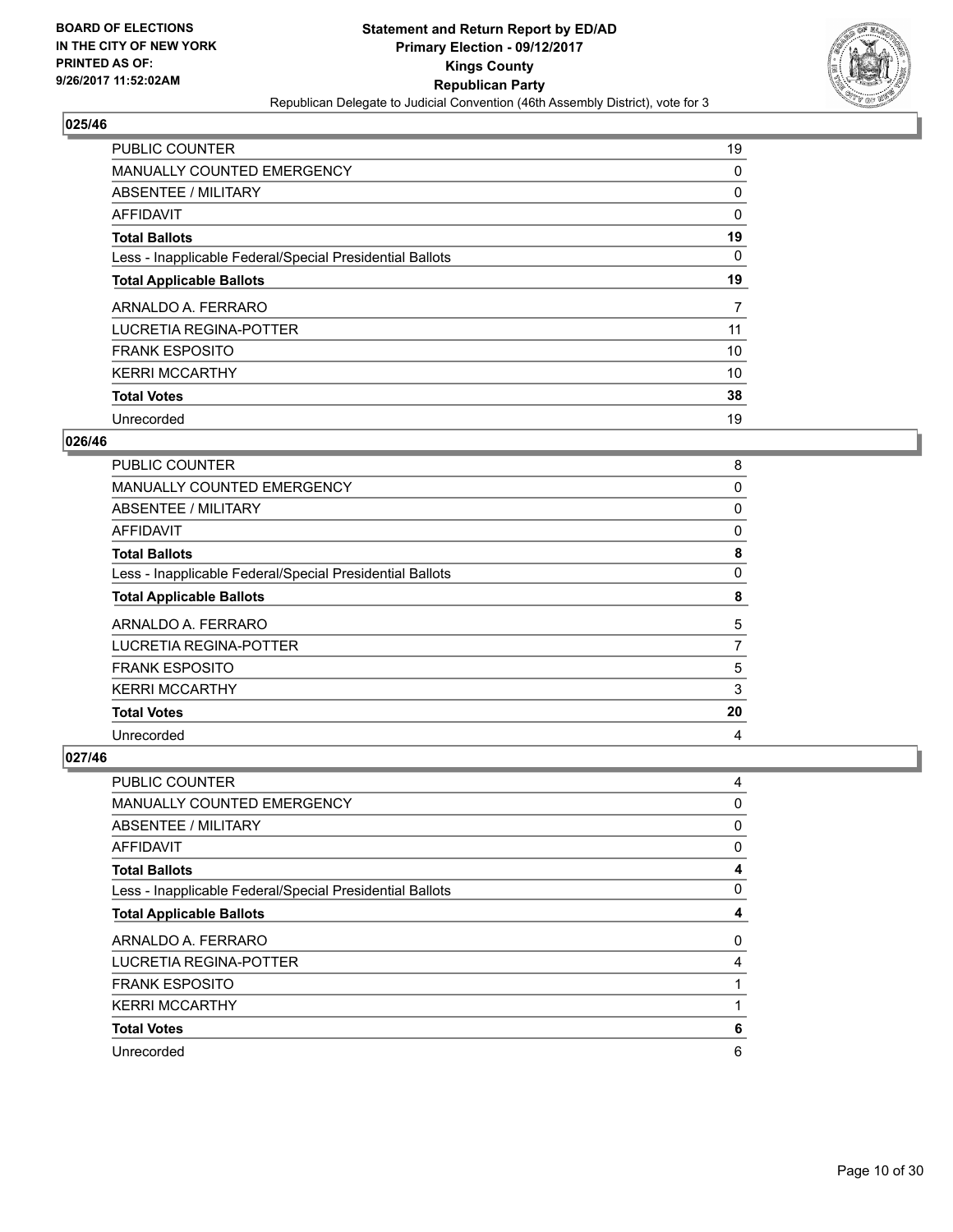

| <b>PUBLIC COUNTER</b>                                    | 35       |
|----------------------------------------------------------|----------|
| <b>MANUALLY COUNTED EMERGENCY</b>                        | 0        |
| ABSENTEE / MILITARY                                      | 0        |
| AFFIDAVIT                                                | $\Omega$ |
| <b>Total Ballots</b>                                     | 35       |
| Less - Inapplicable Federal/Special Presidential Ballots | 0        |
| <b>Total Applicable Ballots</b>                          | 35       |
| ARNALDO A. FERRARO                                       | 14       |
| <b>LUCRETIA REGINA-POTTER</b>                            | 23       |
| <b>FRANK ESPOSITO</b>                                    | 11       |
| <b>KERRI MCCARTHY</b>                                    | 11       |
| UNATTRIBUTABLE WRITE-IN (WRITE-IN)                       |          |
| <b>Total Votes</b>                                       | 60       |
| Unrecorded                                               | 45       |

# **029/46**

| <b>PUBLIC COUNTER</b>                                    | 23 |
|----------------------------------------------------------|----|
| <b>MANUALLY COUNTED EMERGENCY</b>                        | 0  |
| ABSENTEE / MILITARY                                      | 0  |
| AFFIDAVIT                                                |    |
| <b>Total Ballots</b>                                     | 24 |
| Less - Inapplicable Federal/Special Presidential Ballots | 0  |
| <b>Total Applicable Ballots</b>                          | 24 |
| ARNALDO A. FERRARO                                       | 12 |
| LUCRETIA REGINA-POTTER                                   | 12 |
| <b>FRANK ESPOSITO</b>                                    | 10 |
| <b>KERRI MCCARTHY</b>                                    | 8  |
| <b>Total Votes</b>                                       | 42 |
| Unrecorded                                               | 30 |

| PUBLIC COUNTER                                           | 18 |
|----------------------------------------------------------|----|
| <b>MANUALLY COUNTED EMERGENCY</b>                        | 0  |
| ABSENTEE / MILITARY                                      | 0  |
| AFFIDAVIT                                                | 0  |
| <b>Total Ballots</b>                                     | 18 |
| Less - Inapplicable Federal/Special Presidential Ballots | 0  |
| <b>Total Applicable Ballots</b>                          | 18 |
| ARNALDO A. FERRARO                                       | 11 |
| <b>LUCRETIA REGINA-POTTER</b>                            | 4  |
| <b>FRANK ESPOSITO</b>                                    | 11 |
| <b>KERRI MCCARTHY</b>                                    | 11 |
| <b>Total Votes</b>                                       | 37 |
| Unrecorded                                               | 17 |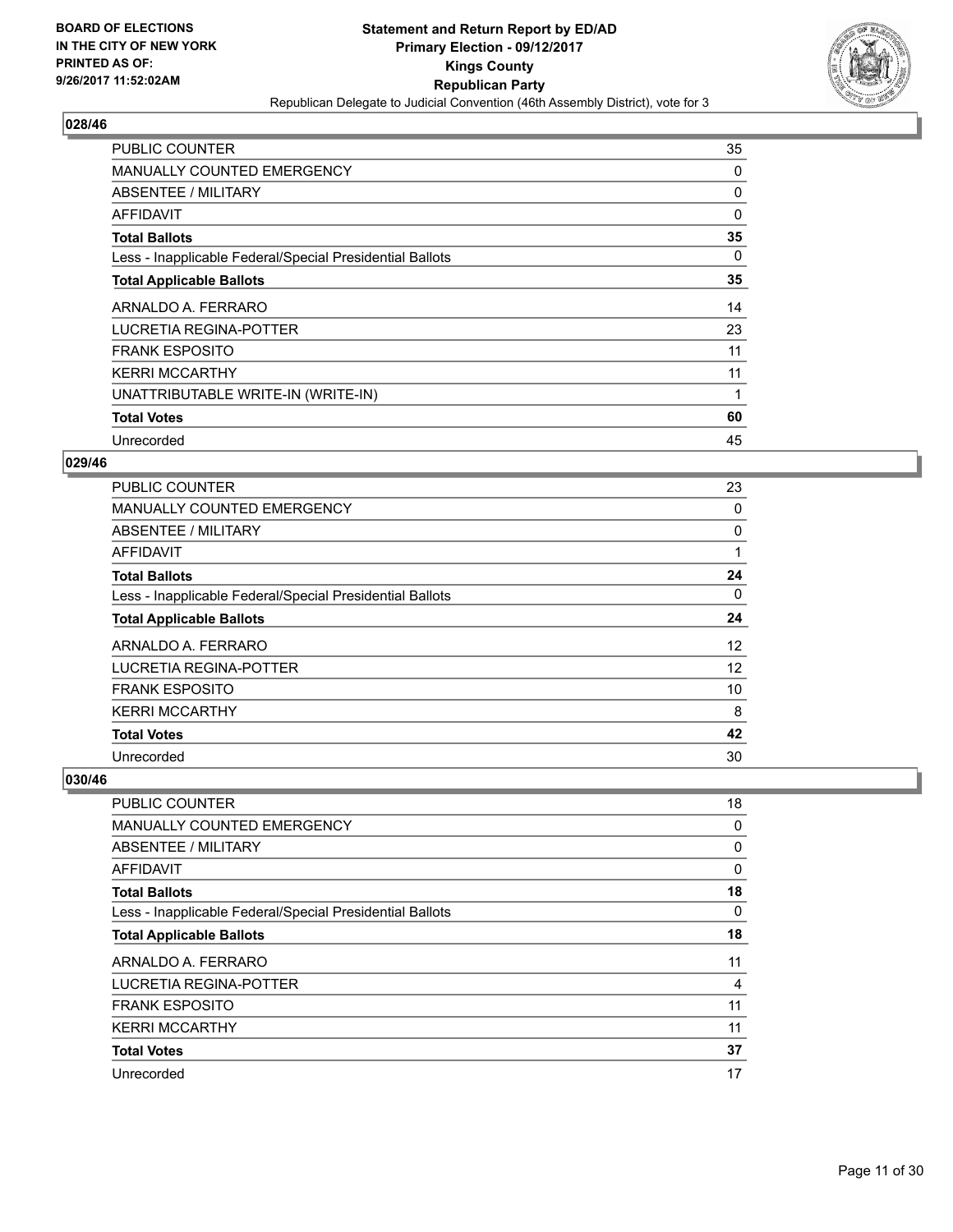

| <b>PUBLIC COUNTER</b>                                    | 42 |
|----------------------------------------------------------|----|
| <b>MANUALLY COUNTED EMERGENCY</b>                        | 0  |
| ABSENTEE / MILITARY                                      | 0  |
| AFFIDAVIT                                                | 0  |
| <b>Total Ballots</b>                                     | 42 |
| Less - Inapplicable Federal/Special Presidential Ballots | 0  |
| <b>Total Applicable Ballots</b>                          | 42 |
| ARNALDO A. FERRARO                                       | 15 |
| LUCRETIA REGINA-POTTER                                   | 16 |
| <b>FRANK ESPOSITO</b>                                    | 26 |
| <b>KERRI MCCARTHY</b>                                    | 22 |
| <b>Total Votes</b>                                       | 79 |
| Unrecorded                                               | 47 |

# **032/46**

| PUBLIC COUNTER                                           | $\mathbf{2}^{\prime}$ |
|----------------------------------------------------------|-----------------------|
| <b>MANUALLY COUNTED EMERGENCY</b>                        | 0                     |
| ABSENTEE / MILITARY                                      | 0                     |
| AFFIDAVIT                                                | 0                     |
| <b>Total Ballots</b>                                     | $\mathbf{2}$          |
| Less - Inapplicable Federal/Special Presidential Ballots | 0                     |
| <b>Total Applicable Ballots</b>                          | 2                     |
| ARNALDO A. FERRARO                                       | $\mathbf{2}^{\prime}$ |
| LUCRETIA REGINA-POTTER                                   | 0                     |
| <b>FRANK ESPOSITO</b>                                    | $\overline{2}$        |
| <b>KERRI MCCARTHY</b>                                    | 2                     |
| <b>Total Votes</b>                                       | 6                     |

| <b>PUBLIC COUNTER</b>                                    |                |
|----------------------------------------------------------|----------------|
| <b>MANUALLY COUNTED EMERGENCY</b>                        | 0              |
| ABSENTEE / MILITARY                                      | 0              |
| AFFIDAVIT                                                | 0              |
| <b>Total Ballots</b>                                     |                |
| Less - Inapplicable Federal/Special Presidential Ballots | 0              |
| <b>Total Applicable Ballots</b>                          |                |
| ARNALDO A. FERRARO                                       | 0              |
| LUCRETIA REGINA-POTTER                                   | 0              |
| <b>FRANK ESPOSITO</b>                                    | 0              |
| <b>KERRI MCCARTHY</b>                                    | 0              |
| UNATTRIBUTABLE WRITE-IN (WRITE-IN)                       |                |
| <b>Total Votes</b>                                       |                |
| Unrecorded                                               | $\overline{2}$ |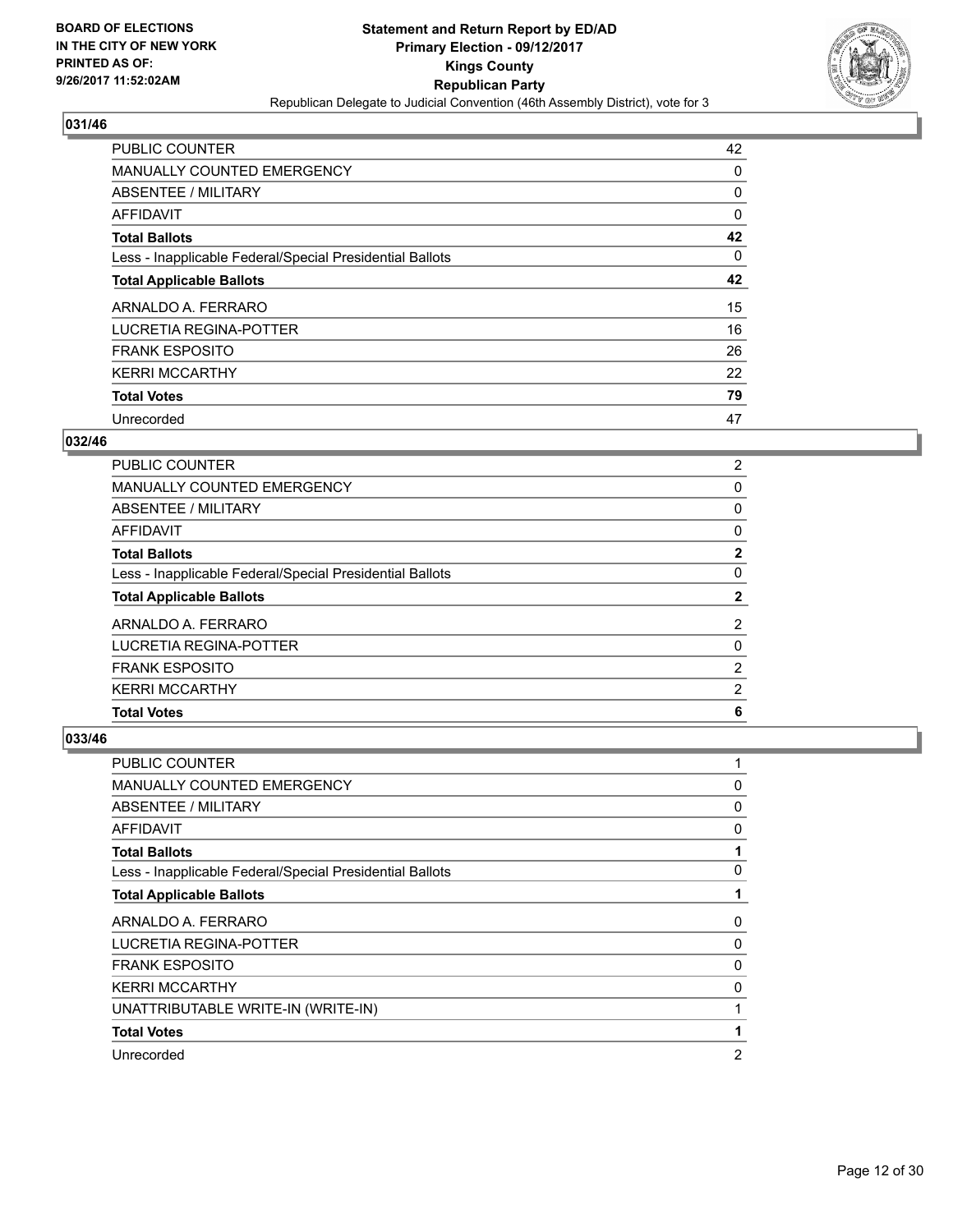

| <b>PUBLIC COUNTER</b>                                    | 12 <sup>2</sup> |
|----------------------------------------------------------|-----------------|
| <b>MANUALLY COUNTED EMERGENCY</b>                        | 0               |
| ABSENTEE / MILITARY                                      | 2               |
| <b>AFFIDAVIT</b>                                         | 0               |
| <b>Total Ballots</b>                                     | 14              |
| Less - Inapplicable Federal/Special Presidential Ballots | 0               |
| <b>Total Applicable Ballots</b>                          | 14              |
| ARNALDO A. FERRARO                                       | 4               |
| LUCRETIA REGINA-POTTER                                   | 4               |
| <b>FRANK ESPOSITO</b>                                    | 4               |
| <b>KERRI MCCARTHY</b>                                    | 8               |
| <b>Total Votes</b>                                       | 20              |
| Unrecorded                                               | 22              |

## **035/46**

| <b>PUBLIC COUNTER</b>                                    | 11      |
|----------------------------------------------------------|---------|
| <b>MANUALLY COUNTED EMERGENCY</b>                        | 0       |
| ABSENTEE / MILITARY                                      |         |
| AFFIDAVIT                                                | 0       |
| <b>Total Ballots</b>                                     | 12      |
| Less - Inapplicable Federal/Special Presidential Ballots | 0       |
| <b>Total Applicable Ballots</b>                          | $12 \,$ |
| ARNALDO A. FERRARO                                       | 5       |
| LUCRETIA REGINA-POTTER                                   | 5       |
| <b>FRANK ESPOSITO</b>                                    | 7       |
| <b>KERRI MCCARTHY</b>                                    | 8       |
| <b>Total Votes</b>                                       | 25      |
| Unrecorded                                               | 11      |

| <b>PUBLIC COUNTER</b>                                    | 44  |
|----------------------------------------------------------|-----|
| <b>MANUALLY COUNTED EMERGENCY</b>                        | 0   |
| ABSENTEE / MILITARY                                      | 9   |
| AFFIDAVIT                                                | 0   |
| <b>Total Ballots</b>                                     | 53  |
| Less - Inapplicable Federal/Special Presidential Ballots | 0   |
| <b>Total Applicable Ballots</b>                          | 53  |
| ARNALDO A. FERRARO                                       | 28  |
| LUCRETIA REGINA-POTTER                                   | 38  |
| <b>FRANK ESPOSITO</b>                                    | 33  |
| <b>KERRI MCCARTHY</b>                                    | 20  |
| <b>Total Votes</b>                                       | 119 |
| Unrecorded                                               | 40  |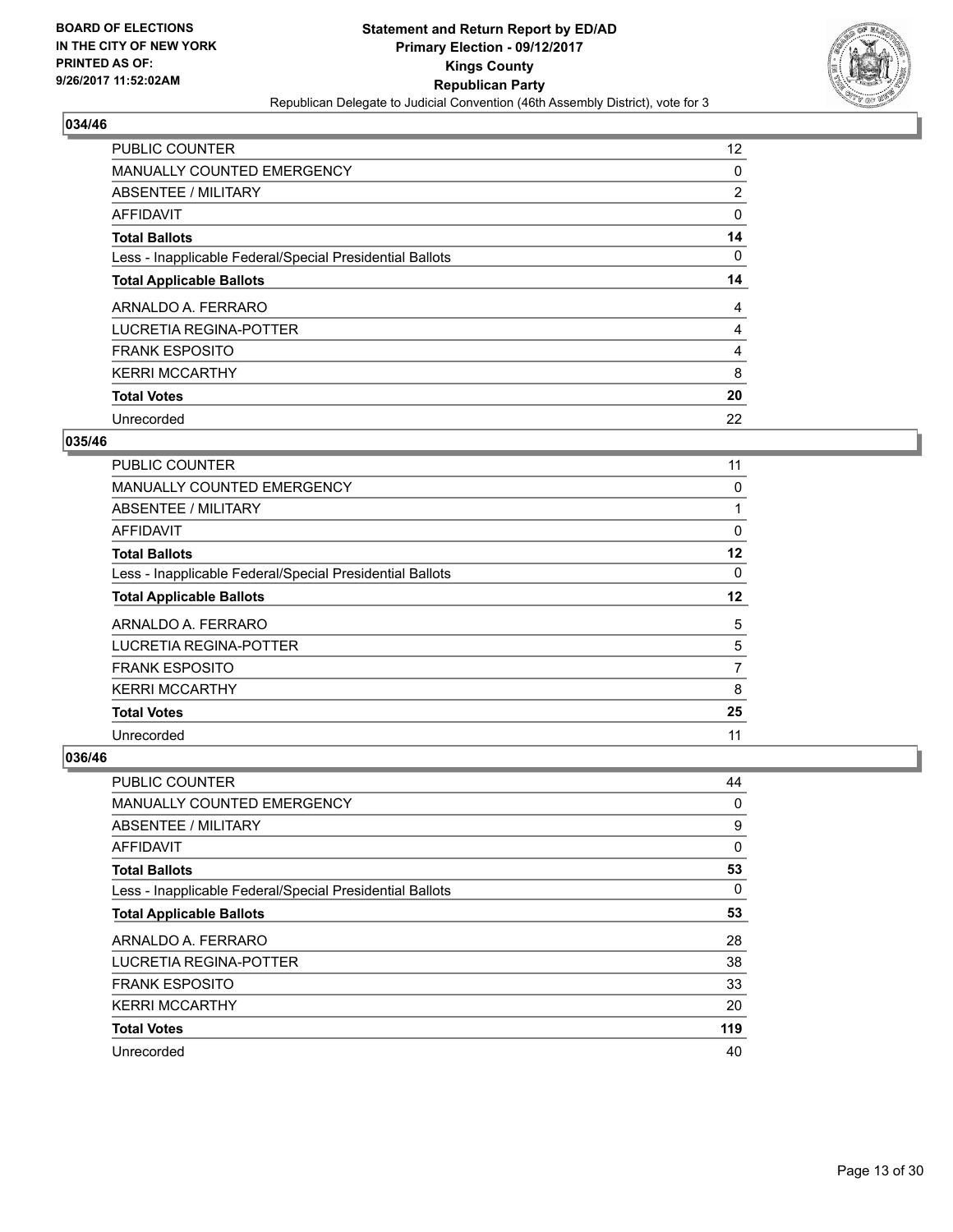

| PUBLIC COUNTER                                           | 0 |
|----------------------------------------------------------|---|
| MANUALLY COUNTED EMERGENCY                               | 0 |
| ABSENTEE / MILITARY                                      | 0 |
| AFFIDAVIT                                                | 0 |
| <b>Total Ballots</b>                                     | 0 |
| Less - Inapplicable Federal/Special Presidential Ballots | 0 |
| <b>Total Applicable Ballots</b>                          | 0 |
| ARNALDO A. FERRARO                                       | 0 |
| LUCRETIA REGINA-POTTER                                   | 0 |
| <b>FRANK ESPOSITO</b>                                    | 0 |
| <b>KERRI MCCARTHY</b>                                    | 0 |
| <b>Total Votes</b>                                       | 0 |

# **038/46**

| <b>PUBLIC COUNTER</b>                                    | 16          |
|----------------------------------------------------------|-------------|
| <b>MANUALLY COUNTED EMERGENCY</b>                        | 0           |
| ABSENTEE / MILITARY                                      | 0           |
| AFFIDAVIT                                                | $\mathbf 0$ |
| <b>Total Ballots</b>                                     | 16          |
| Less - Inapplicable Federal/Special Presidential Ballots | 0           |
| <b>Total Applicable Ballots</b>                          | 16          |
| ARNALDO A. FERRARO                                       | 5           |
| LUCRETIA REGINA-POTTER                                   | 11          |
| <b>FRANK ESPOSITO</b>                                    | 6           |
| <b>KERRI MCCARTHY</b>                                    | 6           |
| UNATTRIBUTABLE WRITE-IN (WRITE-IN)                       | 3           |
| <b>Total Votes</b>                                       | 31          |
| Unrecorded                                               | 17          |

| PUBLIC COUNTER                                           |                |
|----------------------------------------------------------|----------------|
| <b>MANUALLY COUNTED EMERGENCY</b>                        | 0              |
| ABSENTEE / MILITARY                                      | 0              |
| <b>AFFIDAVIT</b>                                         | 0              |
| <b>Total Ballots</b>                                     |                |
| Less - Inapplicable Federal/Special Presidential Ballots | 0              |
| <b>Total Applicable Ballots</b>                          |                |
| ARNALDO A. FERRARO                                       | 0              |
| LUCRETIA REGINA-POTTER                                   |                |
| <b>FRANK ESPOSITO</b>                                    | 0              |
| <b>KERRI MCCARTHY</b>                                    | 0              |
| <b>Total Votes</b>                                       |                |
| Unrecorded                                               | $\overline{2}$ |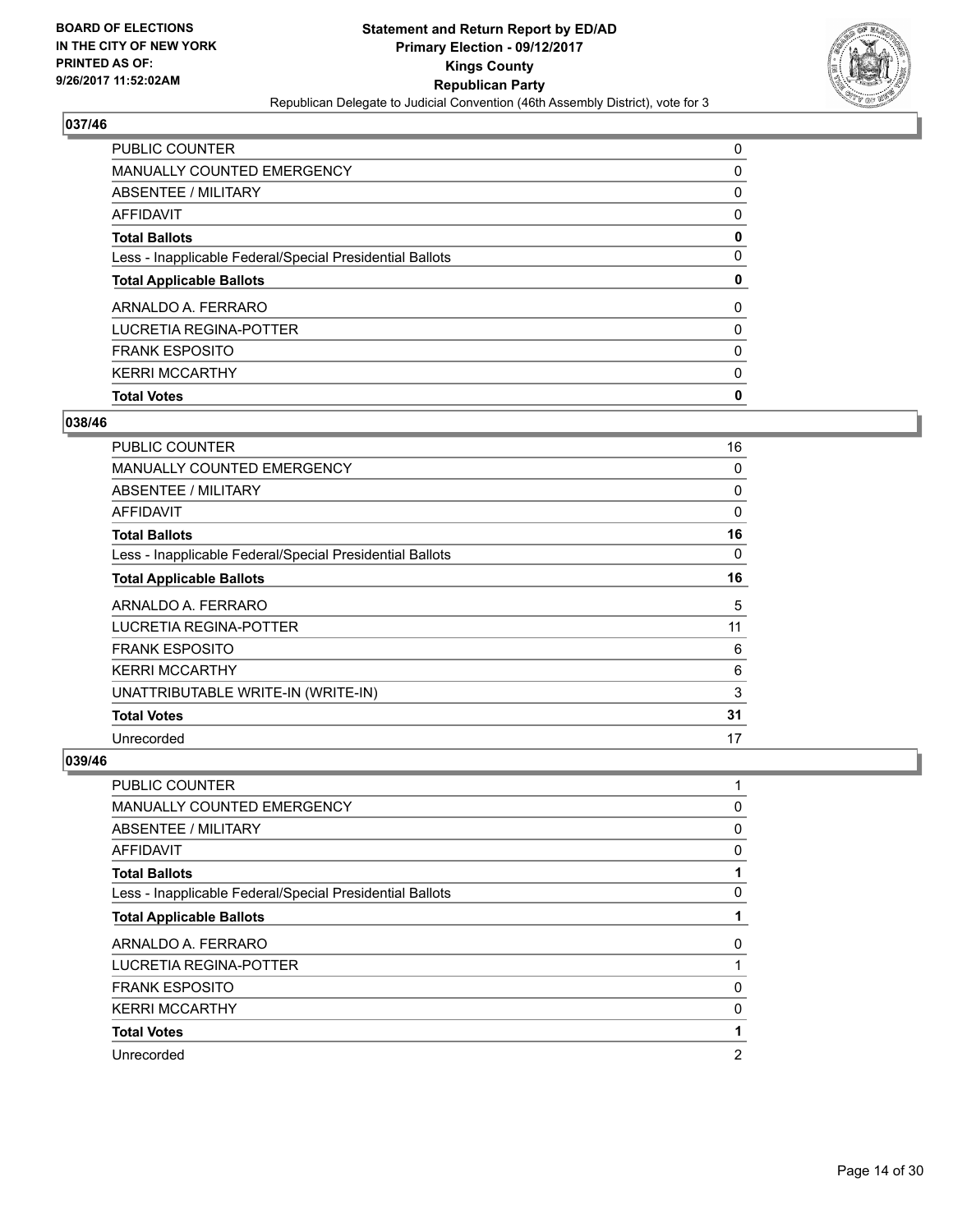

| <b>PUBLIC COUNTER</b>                                    | 4 |
|----------------------------------------------------------|---|
| <b>MANUALLY COUNTED EMERGENCY</b>                        | 0 |
| ABSENTEE / MILITARY                                      | 0 |
| AFFIDAVIT                                                | 0 |
| <b>Total Ballots</b>                                     | 4 |
| Less - Inapplicable Federal/Special Presidential Ballots | 0 |
| <b>Total Applicable Ballots</b>                          | 4 |
| ARNALDO A. FERRARO                                       | 0 |
| LUCRETIA REGINA-POTTER                                   | 3 |
| <b>FRANK ESPOSITO</b>                                    |   |
| <b>KERRI MCCARTHY</b>                                    |   |
| <b>Total Votes</b>                                       | 5 |
| Unrecorded                                               | 7 |

## **041/46**

| <b>PUBLIC COUNTER</b>                                    | 49       |
|----------------------------------------------------------|----------|
| <b>MANUALLY COUNTED EMERGENCY</b>                        | 0        |
| <b>ABSENTEE / MILITARY</b>                               | 5        |
| <b>AFFIDAVIT</b>                                         | $\Omega$ |
| <b>Total Ballots</b>                                     | 54       |
| Less - Inapplicable Federal/Special Presidential Ballots | 0        |
| <b>Total Applicable Ballots</b>                          | 54       |
| ARNALDO A. FERRARO                                       | 20       |
| <b>LUCRETIA REGINA-POTTER</b>                            | 15       |
| <b>FRANK ESPOSITO</b>                                    | 26       |
| <b>KERRI MCCARTHY</b>                                    | 34       |
| LIAM A. MCCABE (WRITE-IN)                                | 2        |
| MICHAEL CUSACK (WRITE-IN)                                | 1        |
| <b>Total Votes</b>                                       | 98       |
| Unrecorded                                               | 64       |

| <b>PUBLIC COUNTER</b>                                    | 43 |
|----------------------------------------------------------|----|
| <b>MANUALLY COUNTED EMERGENCY</b>                        | 0  |
| <b>ABSENTEE / MILITARY</b>                               | 7  |
| <b>AFFIDAVIT</b>                                         |    |
| <b>Total Ballots</b>                                     | 51 |
| Less - Inapplicable Federal/Special Presidential Ballots | 0  |
| <b>Total Applicable Ballots</b>                          | 51 |
| ARNALDO A. FERRARO                                       | 17 |
| LUCRETIA REGINA-POTTER                                   | 40 |
| <b>FRANK ESPOSITO</b>                                    | 20 |
| <b>KERRI MCCARTHY</b>                                    | 16 |
| CHRISTOPHER POTTER (WRITE-IN)                            | 1  |
| <b>Total Votes</b>                                       | 94 |
| Unrecorded                                               | 59 |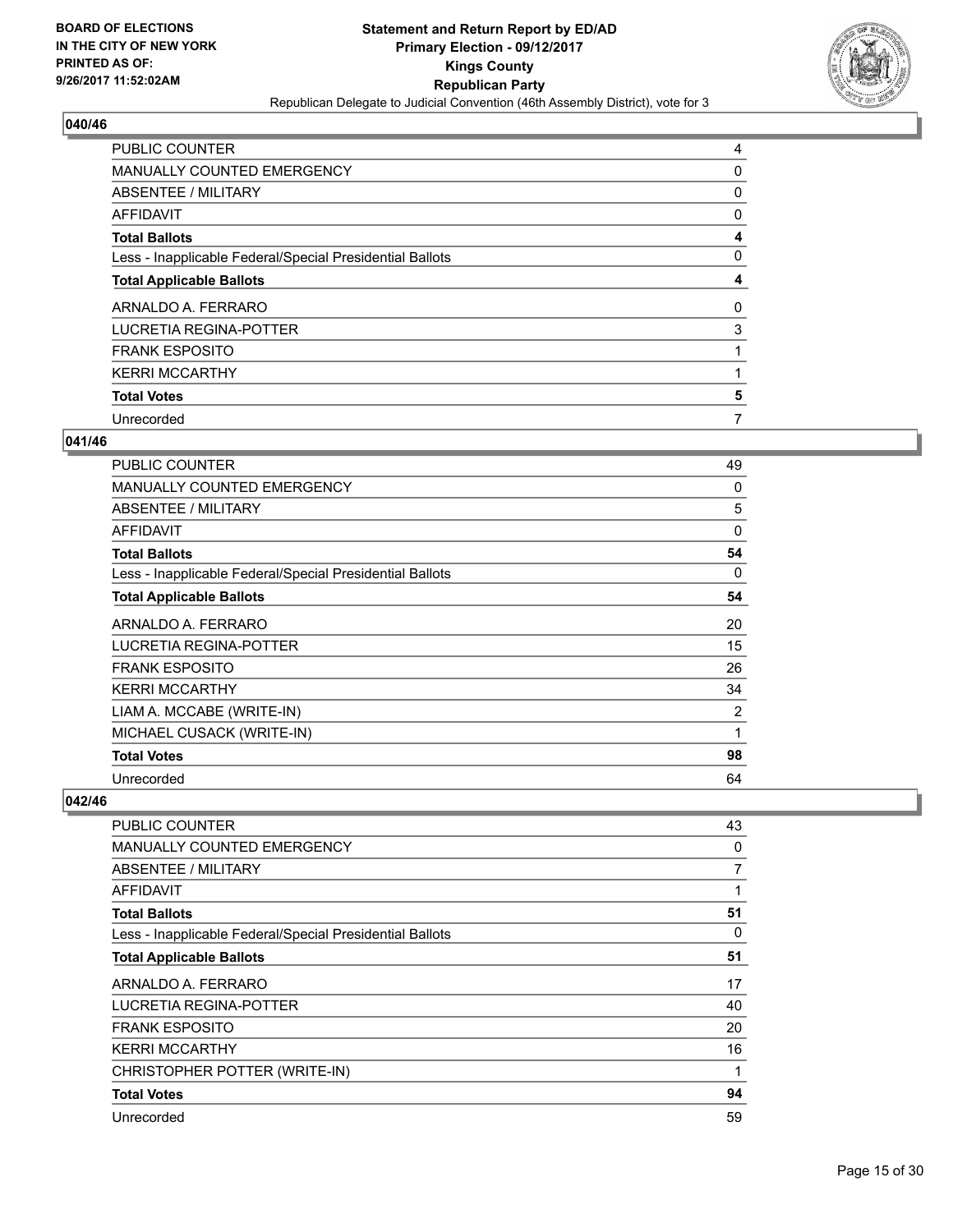

| <b>PUBLIC COUNTER</b>                                    | 0              |
|----------------------------------------------------------|----------------|
| <b>MANUALLY COUNTED EMERGENCY</b>                        | 0              |
| ABSENTEE / MILITARY                                      | $\overline{2}$ |
| AFFIDAVIT                                                | 0              |
| <b>Total Ballots</b>                                     | $\mathbf{2}$   |
| Less - Inapplicable Federal/Special Presidential Ballots | 0              |
| <b>Total Applicable Ballots</b>                          | $\mathbf{2}$   |
| ARNALDO A. FERRARO                                       | 0              |
| LUCRETIA REGINA-POTTER                                   |                |
| <b>FRANK ESPOSITO</b>                                    |                |
| <b>KERRI MCCARTHY</b>                                    | $\overline{2}$ |
| <b>Total Votes</b>                                       | 4              |
| Unrecorded                                               | 2              |

# **044/46**

| <b>PUBLIC COUNTER</b>                                    | 8  |
|----------------------------------------------------------|----|
| <b>MANUALLY COUNTED EMERGENCY</b>                        | 0  |
| ABSENTEE / MILITARY                                      | 0  |
| AFFIDAVIT                                                | 0  |
| <b>Total Ballots</b>                                     | 8  |
| Less - Inapplicable Federal/Special Presidential Ballots | 0  |
| <b>Total Applicable Ballots</b>                          | 8  |
| ARNALDO A. FERRARO                                       | 4  |
| LUCRETIA REGINA-POTTER                                   | 5  |
| <b>FRANK ESPOSITO</b>                                    | 3  |
| <b>KERRI MCCARTHY</b>                                    |    |
| <b>Total Votes</b>                                       | 13 |
| Unrecorded                                               | 11 |

| <b>PUBLIC COUNTER</b>                                    | 10 |
|----------------------------------------------------------|----|
| <b>MANUALLY COUNTED EMERGENCY</b>                        | 0  |
| ABSENTEE / MILITARY                                      | 0  |
| AFFIDAVIT                                                | 0  |
| <b>Total Ballots</b>                                     | 10 |
| Less - Inapplicable Federal/Special Presidential Ballots | 0  |
| <b>Total Applicable Ballots</b>                          | 10 |
| ARNALDO A. FERRARO                                       | 3  |
| LUCRETIA REGINA-POTTER                                   | 8  |
| <b>FRANK ESPOSITO</b>                                    | 4  |
| <b>KERRI MCCARTHY</b>                                    | 3  |
| <b>Total Votes</b>                                       | 18 |
| Unrecorded                                               | 12 |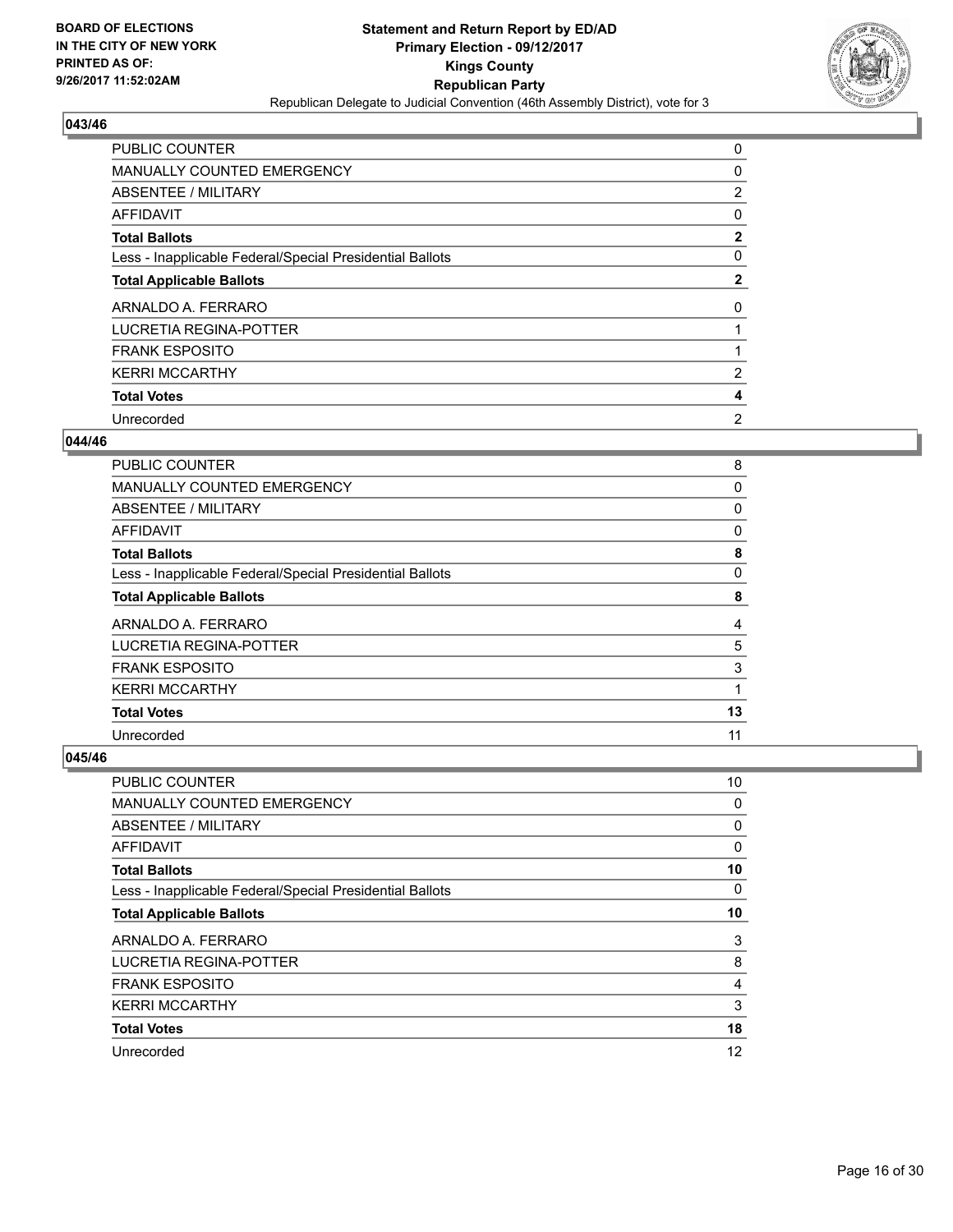

| <b>PUBLIC COUNTER</b>                                    | 7  |
|----------------------------------------------------------|----|
| <b>MANUALLY COUNTED EMERGENCY</b>                        | 0  |
| ABSENTEE / MILITARY                                      | 0  |
| <b>AFFIDAVIT</b>                                         | 0  |
| <b>Total Ballots</b>                                     | 7  |
| Less - Inapplicable Federal/Special Presidential Ballots | 0  |
| <b>Total Applicable Ballots</b>                          | 7  |
| ARNALDO A. FERRARO                                       | 3  |
| LUCRETIA REGINA-POTTER                                   | 5  |
| <b>FRANK ESPOSITO</b>                                    | 3  |
| <b>KERRI MCCARTHY</b>                                    | 4  |
| UNATTRIBUTABLE WRITE-IN (WRITE-IN)                       |    |
|                                                          |    |
| <b>Total Votes</b>                                       | 16 |

# **047/46**

| <b>PUBLIC COUNTER</b>                                    | 80  |
|----------------------------------------------------------|-----|
| <b>MANUALLY COUNTED EMERGENCY</b>                        | 0   |
| ABSENTEE / MILITARY                                      | 3   |
| AFFIDAVIT                                                | 0   |
| <b>Total Ballots</b>                                     | 83  |
| Less - Inapplicable Federal/Special Presidential Ballots | 0   |
| <b>Total Applicable Ballots</b>                          | 83  |
| ARNALDO A. FERRARO                                       | 25  |
| LUCRETIA REGINA-POTTER                                   | 49  |
| <b>FRANK ESPOSITO</b>                                    | 34  |
| <b>KERRI MCCARTHY</b>                                    | 23  |
| <b>Total Votes</b>                                       | 131 |
| Unrecorded                                               | 118 |

| <b>PUBLIC COUNTER</b>                                    | 30 |
|----------------------------------------------------------|----|
| <b>MANUALLY COUNTED EMERGENCY</b>                        | 0  |
| ABSENTEE / MILITARY                                      | 5  |
| AFFIDAVIT                                                | 0  |
| <b>Total Ballots</b>                                     | 35 |
| Less - Inapplicable Federal/Special Presidential Ballots | 0  |
| <b>Total Applicable Ballots</b>                          | 35 |
| ARNALDO A. FERRARO                                       | 8  |
| LUCRETIA REGINA-POTTER                                   | 15 |
| <b>FRANK ESPOSITO</b>                                    | 10 |
| <b>KERRI MCCARTHY</b>                                    | 23 |
| <b>Total Votes</b>                                       | 56 |
| Unrecorded                                               | 49 |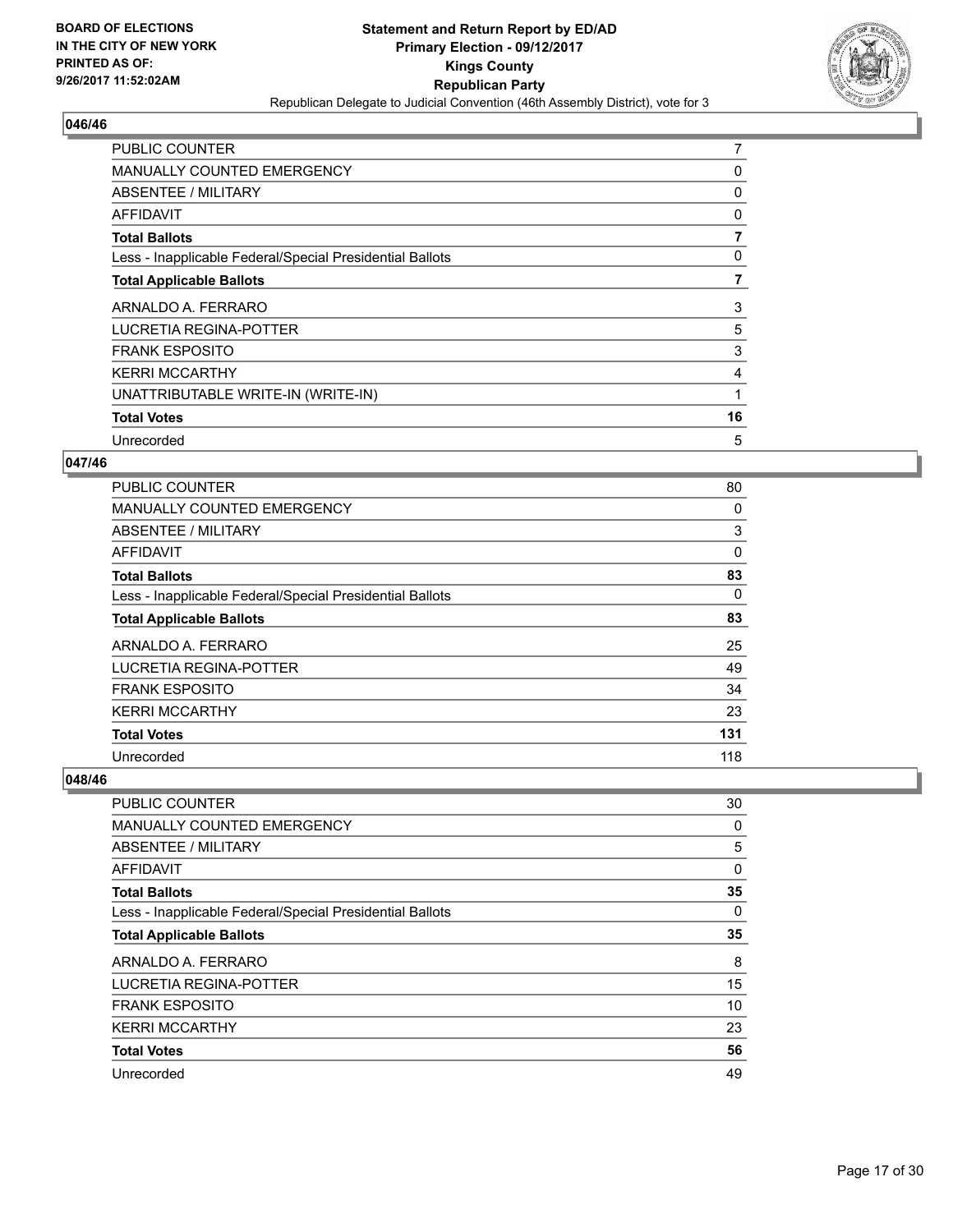

| <b>PUBLIC COUNTER</b>                                    | 38 |
|----------------------------------------------------------|----|
| <b>MANUALLY COUNTED EMERGENCY</b>                        | 0  |
| ABSENTEE / MILITARY                                      | 5  |
| <b>AFFIDAVIT</b>                                         | 0  |
| <b>Total Ballots</b>                                     | 43 |
| Less - Inapplicable Federal/Special Presidential Ballots | 0  |
| <b>Total Applicable Ballots</b>                          | 43 |
| ARNALDO A. FERRARO                                       | 9  |
| LUCRETIA REGINA-POTTER                                   | 15 |
| <b>FRANK ESPOSITO</b>                                    | 21 |
| <b>KERRI MCCARTHY</b>                                    | 20 |
| <b>Total Votes</b>                                       | 65 |
| Unrecorded                                               | 64 |

#### **050/46**

| PUBLIC COUNTER                                           | 79  |
|----------------------------------------------------------|-----|
| <b>MANUALLY COUNTED EMERGENCY</b>                        | 0   |
| <b>ABSENTEE / MILITARY</b>                               | 3   |
| <b>AFFIDAVIT</b>                                         | 0   |
| <b>Total Ballots</b>                                     | 82  |
| Less - Inapplicable Federal/Special Presidential Ballots | 0   |
| <b>Total Applicable Ballots</b>                          | 82  |
| ARNALDO A. FERRARO                                       | 25  |
| <b>LUCRETIA REGINA-POTTER</b>                            | 30  |
| <b>FRANK ESPOSITO</b>                                    | 32  |
| <b>KERRI MCCARTHY</b>                                    | 42  |
| <b>JOSEPHINE GHORRA (WRITE-IN)</b>                       | 1   |
| KATHERINE DE LORENZO (WRITE-IN)                          | 1   |
| THEODORE GHORRA (WRITE-IN)                               | 1   |
| <b>Total Votes</b>                                       | 132 |
| Unrecorded                                               | 114 |

| <b>PUBLIC COUNTER</b>                                    | 95  |
|----------------------------------------------------------|-----|
| <b>MANUALLY COUNTED EMERGENCY</b>                        | 0   |
| ABSENTEE / MILITARY                                      | 5   |
| AFFIDAVIT                                                | 0   |
| <b>Total Ballots</b>                                     | 100 |
| Less - Inapplicable Federal/Special Presidential Ballots | 0   |
| <b>Total Applicable Ballots</b>                          | 100 |
| ARNALDO A. FERRARO                                       | 39  |
| LUCRETIA REGINA-POTTER                                   | 36  |
| <b>FRANK ESPOSITO</b>                                    | 60  |
| <b>KERRI MCCARTHY</b>                                    | 48  |
| <b>Total Votes</b>                                       | 183 |
| Unrecorded                                               | 117 |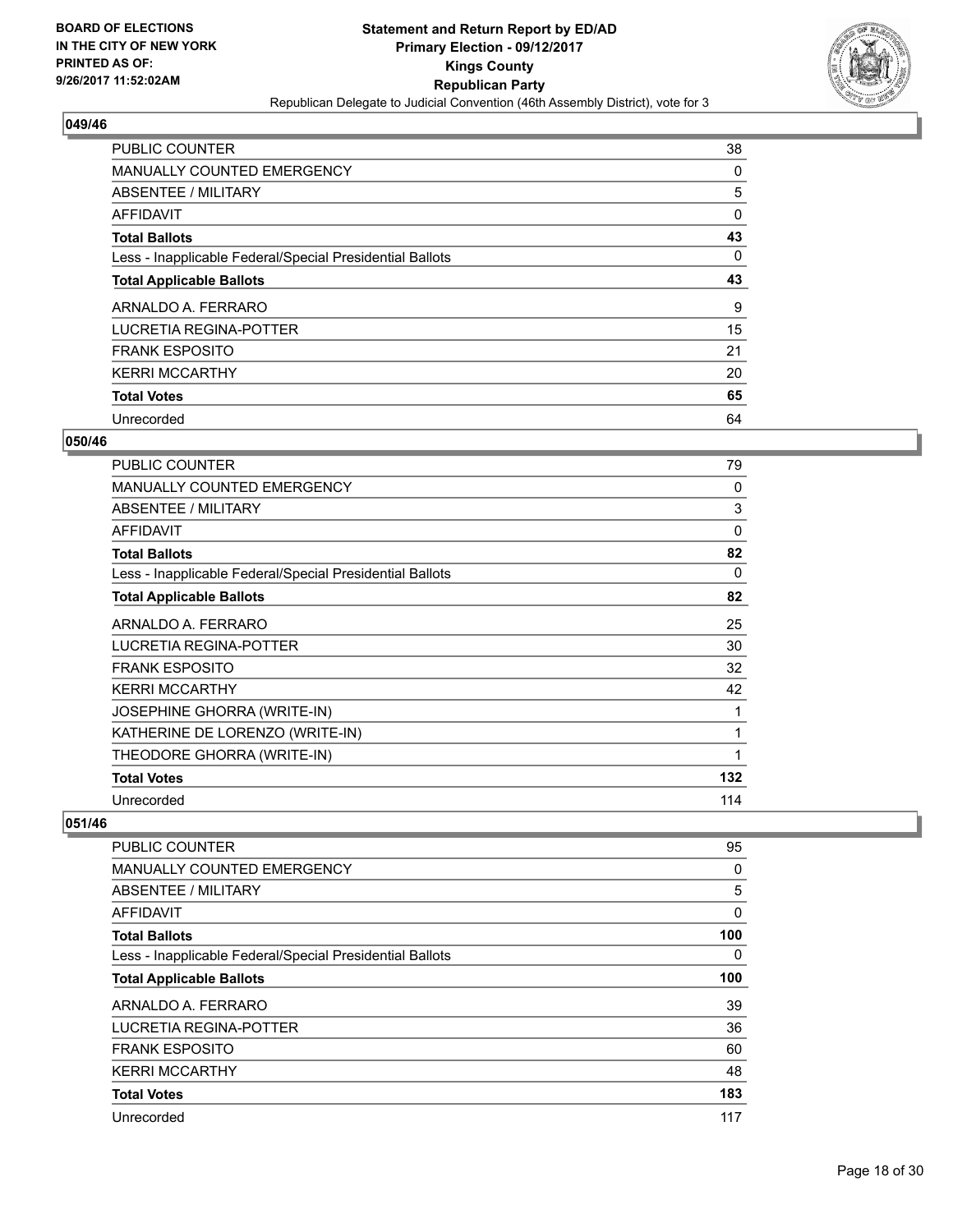

| <b>PUBLIC COUNTER</b>                                    | 61  |
|----------------------------------------------------------|-----|
| <b>MANUALLY COUNTED EMERGENCY</b>                        | 0   |
| <b>ABSENTEE / MILITARY</b>                               | 3   |
| AFFIDAVIT                                                | 0   |
| <b>Total Ballots</b>                                     | 64  |
| Less - Inapplicable Federal/Special Presidential Ballots | 0   |
| <b>Total Applicable Ballots</b>                          | 64  |
| ARNALDO A. FERRARO                                       | 14  |
| LUCRETIA REGINA-POTTER                                   | 22  |
| <b>FRANK ESPOSITO</b>                                    | 20  |
| <b>KERRI MCCARTHY</b>                                    | 23  |
| VINCENT J GENTILE (WRITE-IN)                             | 1   |
| <b>Total Votes</b>                                       | 80  |
| Unrecorded                                               | 112 |

# **053/46**

| <b>PUBLIC COUNTER</b>                                    | 50  |
|----------------------------------------------------------|-----|
| <b>MANUALLY COUNTED EMERGENCY</b>                        | 0   |
| ABSENTEE / MILITARY                                      | 3   |
| AFFIDAVIT                                                | 0   |
| <b>Total Ballots</b>                                     | 53  |
| Less - Inapplicable Federal/Special Presidential Ballots | 0   |
| <b>Total Applicable Ballots</b>                          | 53  |
| ARNALDO A. FERRARO                                       | 21  |
| <b>LUCRETIA REGINA-POTTER</b>                            | 16  |
| <b>FRANK ESPOSITO</b>                                    | 31  |
| <b>KERRI MCCARTHY</b>                                    | 29  |
| DANIEL BLATTO (WRITE-IN)                                 | 1   |
| GREGORY BLATTO (WRITE-IN)                                | 1   |
| SIOBHAN FUNARO (WRITE-IN)                                | 1   |
| <b>Total Votes</b>                                       | 100 |
| Unrecorded                                               | 59  |

| <b>PUBLIC COUNTER</b>                                    | 36 |
|----------------------------------------------------------|----|
| <b>MANUALLY COUNTED EMERGENCY</b>                        | 0  |
| ABSENTEE / MILITARY                                      | 8  |
| <b>AFFIDAVIT</b>                                         | 0  |
| <b>Total Ballots</b>                                     | 44 |
| Less - Inapplicable Federal/Special Presidential Ballots | 0  |
| <b>Total Applicable Ballots</b>                          | 44 |
| ARNALDO A. FERRARO                                       | 13 |
| LUCRETIA REGINA-POTTER                                   | 17 |
| <b>FRANK ESPOSITO</b>                                    | 14 |
| <b>KERRI MCCARTHY</b>                                    | 19 |
| <b>Total Votes</b>                                       | 63 |
| Unrecorded                                               | 69 |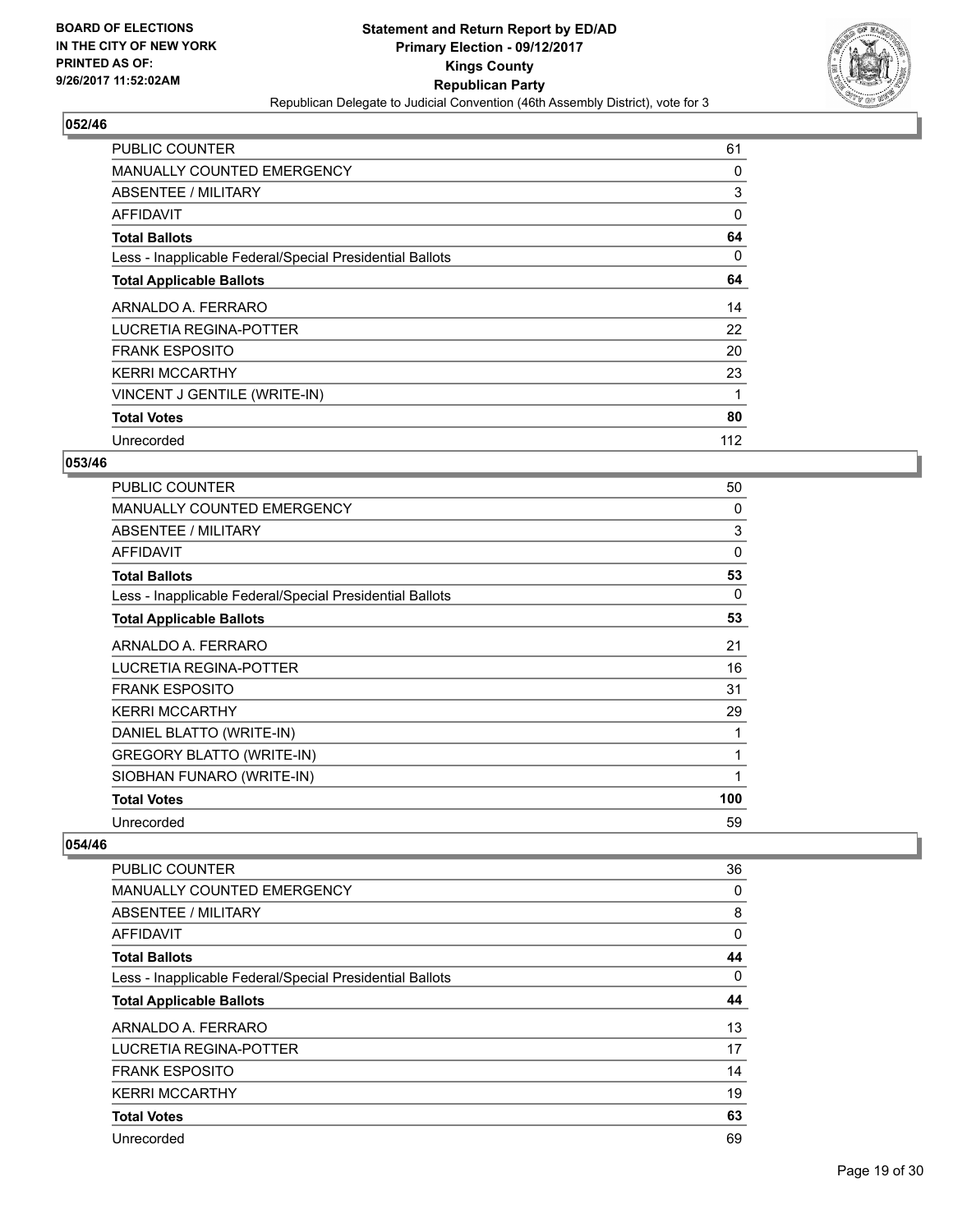

| <b>PUBLIC COUNTER</b>                                    | 25 |
|----------------------------------------------------------|----|
| <b>MANUALLY COUNTED EMERGENCY</b>                        | 0  |
| ABSENTEE / MILITARY                                      | 0  |
| AFFIDAVIT                                                | 3  |
| <b>Total Ballots</b>                                     | 28 |
| Less - Inapplicable Federal/Special Presidential Ballots | 0  |
| <b>Total Applicable Ballots</b>                          | 28 |
| ARNALDO A. FERRARO                                       | 7  |
| LUCRETIA REGINA-POTTER                                   | 10 |
| <b>FRANK ESPOSITO</b>                                    | 16 |
| <b>KERRI MCCARTHY</b>                                    | 17 |
| ROBERT GODDAHL (WRITE-IN)                                | 1  |
| ROY SAMAULSEN (WRITE-IN)                                 | 1  |
| <b>Total Votes</b>                                       | 52 |
| Unrecorded                                               | 32 |

## **056/46**

| <b>PUBLIC COUNTER</b>                                    | 40 |
|----------------------------------------------------------|----|
| <b>MANUALLY COUNTED EMERGENCY</b>                        | 0  |
| ABSENTEE / MILITARY                                      | 0  |
| AFFIDAVIT                                                |    |
| <b>Total Ballots</b>                                     | 41 |
| Less - Inapplicable Federal/Special Presidential Ballots | 0  |
| <b>Total Applicable Ballots</b>                          | 41 |
| ARNALDO A. FERRARO                                       | 16 |
| LUCRETIA REGINA-POTTER                                   | 9  |
| <b>FRANK ESPOSITO</b>                                    | 21 |
| <b>KERRI MCCARTHY</b>                                    | 18 |
| <b>Total Votes</b>                                       | 64 |
| Unrecorded                                               | 59 |

| <b>PUBLIC COUNTER</b>                                    | 47 |
|----------------------------------------------------------|----|
| <b>MANUALLY COUNTED EMERGENCY</b>                        | 0  |
| ABSENTEE / MILITARY                                      | 7  |
| AFFIDAVIT                                                | 0  |
| <b>Total Ballots</b>                                     | 54 |
| Less - Inapplicable Federal/Special Presidential Ballots | 0  |
| <b>Total Applicable Ballots</b>                          | 54 |
| ARNALDO A. FERRARO                                       | 9  |
| LUCRETIA REGINA-POTTER                                   | 12 |
| <b>FRANK ESPOSITO</b>                                    | 23 |
| <b>KERRI MCCARTHY</b>                                    | 23 |
| <b>Total Votes</b>                                       | 67 |
| Unrecorded                                               | 95 |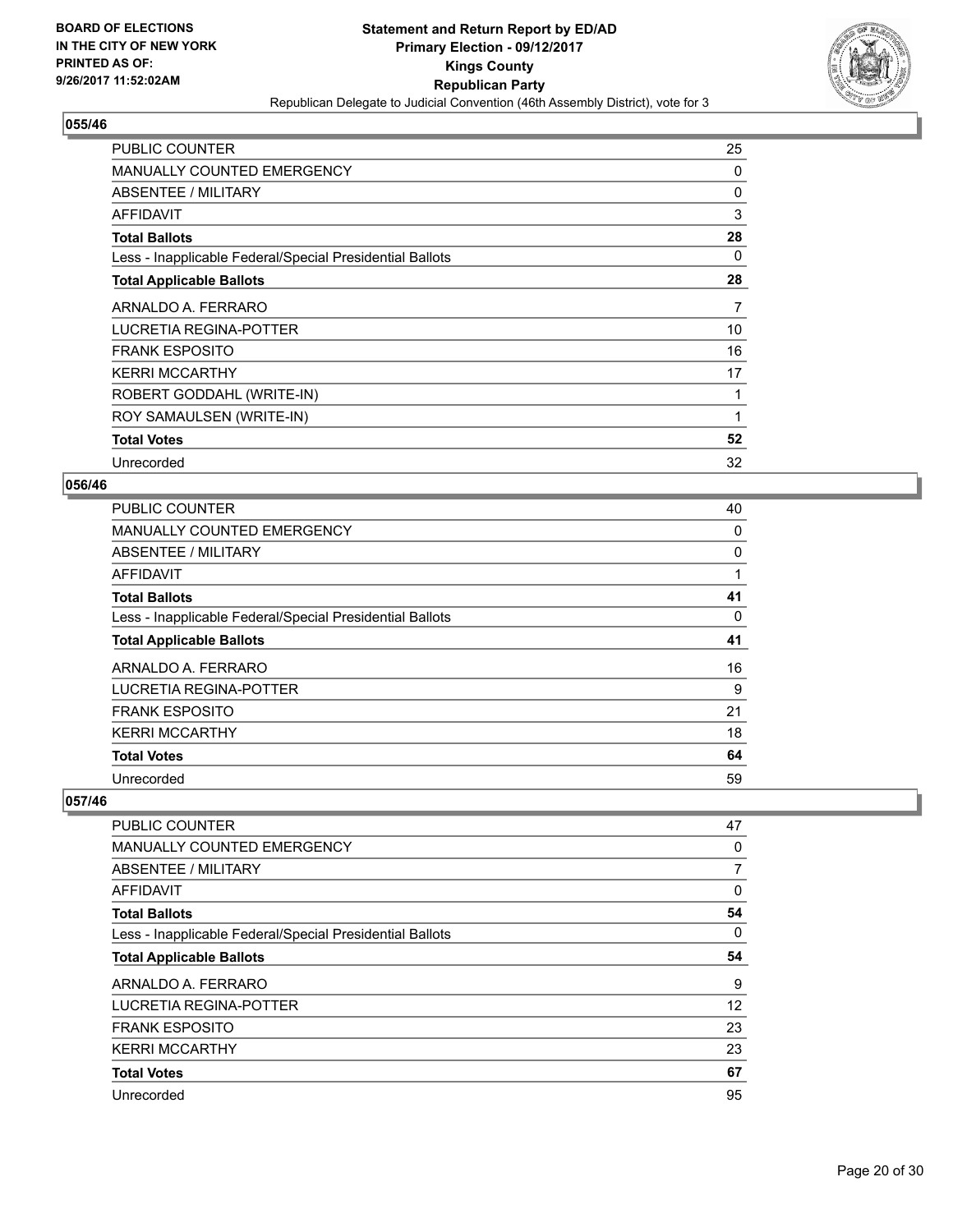

| <b>PUBLIC COUNTER</b>                                    | 36 |
|----------------------------------------------------------|----|
| <b>MANUALLY COUNTED EMERGENCY</b>                        | 0  |
| ABSENTEE / MILITARY                                      | 2  |
| AFFIDAVIT                                                | 1  |
| <b>Total Ballots</b>                                     | 39 |
| Less - Inapplicable Federal/Special Presidential Ballots | 0  |
| <b>Total Applicable Ballots</b>                          | 39 |
| ARNALDO A. FERRARO                                       | 16 |
| LUCRETIA REGINA-POTTER                                   | 9  |
| <b>FRANK ESPOSITO</b>                                    | 19 |
| <b>KERRI MCCARTHY</b>                                    | 22 |
| <b>Total Votes</b>                                       | 66 |
| Unrecorded                                               | 51 |

#### **059/46**

| <b>PUBLIC COUNTER</b>                                    | 37 |
|----------------------------------------------------------|----|
| MANUALLY COUNTED EMERGENCY                               | 0  |
| ABSENTEE / MILITARY                                      | 4  |
| AFFIDAVIT                                                | 0  |
| <b>Total Ballots</b>                                     | 41 |
| Less - Inapplicable Federal/Special Presidential Ballots | 0  |
| <b>Total Applicable Ballots</b>                          | 41 |
| ARNALDO A. FERRARO                                       | 10 |
| <b>LUCRETIA REGINA-POTTER</b>                            | 12 |
| <b>FRANK ESPOSITO</b>                                    | 17 |
| <b>KERRI MCCARTHY</b>                                    | 12 |
| UNATTRIBUTABLE WRITE-IN (WRITE-IN)                       | 1  |
| <b>Total Votes</b>                                       | 52 |
| Unrecorded                                               | 71 |

| PUBLIC COUNTER                                           | 66  |
|----------------------------------------------------------|-----|
| <b>MANUALLY COUNTED EMERGENCY</b>                        | 0   |
| ABSENTEE / MILITARY                                      | 3   |
| AFFIDAVIT                                                | 0   |
| <b>Total Ballots</b>                                     | 69  |
| Less - Inapplicable Federal/Special Presidential Ballots | 0   |
| <b>Total Applicable Ballots</b>                          | 69  |
| ARNALDO A. FERRARO                                       | 23  |
| <b>LUCRETIA REGINA-POTTER</b>                            | 26  |
| <b>FRANK ESPOSITO</b>                                    | 39  |
| <b>KERRI MCCARTHY</b>                                    | 30  |
| <b>Total Votes</b>                                       | 118 |
| Unrecorded                                               | 89  |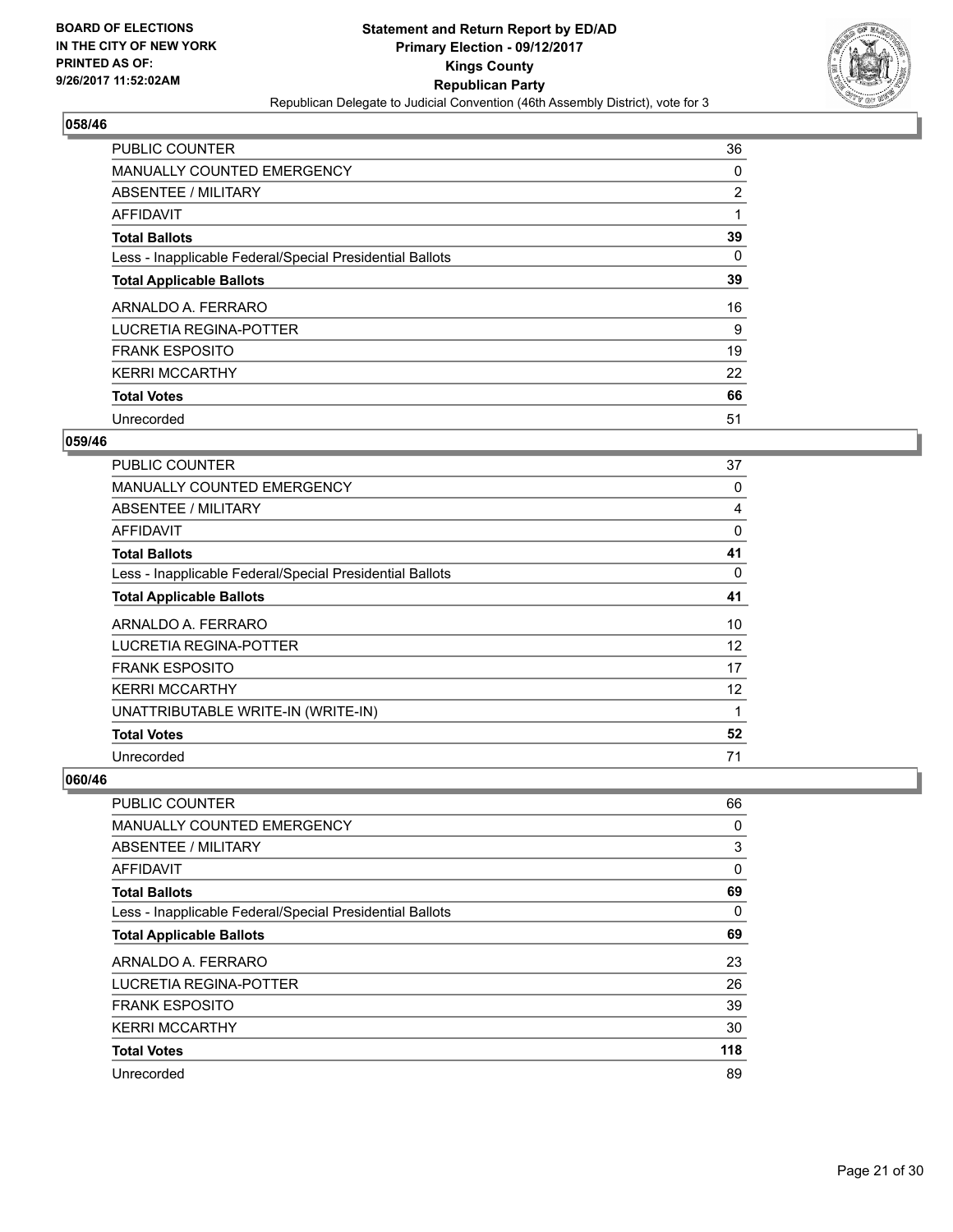

| <b>PUBLIC COUNTER</b>                                    | 28 |
|----------------------------------------------------------|----|
| <b>MANUALLY COUNTED EMERGENCY</b>                        | 0  |
| ABSENTEE / MILITARY                                      | 5  |
| AFFIDAVIT                                                | 0  |
| <b>Total Ballots</b>                                     | 33 |
| Less - Inapplicable Federal/Special Presidential Ballots | 0  |
| <b>Total Applicable Ballots</b>                          | 33 |
|                                                          |    |
| ARNALDO A. FERRARO                                       | 7  |
| <b>LUCRETIA REGINA-POTTER</b>                            | 15 |
| <b>FRANK ESPOSITO</b>                                    | 16 |
| <b>KERRI MCCARTHY</b>                                    | 22 |
| BERNIE SANDERS (WRITE-IN)                                | 1  |
| <b>Total Votes</b>                                       | 61 |

| <b>PUBLIC COUNTER</b>                                    | 49           |
|----------------------------------------------------------|--------------|
| <b>MANUALLY COUNTED EMERGENCY</b>                        | 0            |
| ABSENTEE / MILITARY                                      | 5            |
| <b>AFFIDAVIT</b>                                         | 1            |
| <b>Total Ballots</b>                                     | 55           |
| Less - Inapplicable Federal/Special Presidential Ballots | $\Omega$     |
| <b>Total Applicable Ballots</b>                          | 55           |
| ARNALDO A. FERRARO                                       | 12           |
| <b>LUCRETIA REGINA-POTTER</b>                            | 14           |
| <b>FRANK ESPOSITO</b>                                    | 22           |
| <b>KERRI MCCARTHY</b>                                    | 32           |
| ESTHER STACKELL (WRITE-IN)                               | 1            |
| GERARD J LEMMERMAIN (WRITE-IN)                           | 1            |
| SAL ALBANESE (WRITE-IN)                                  | 1            |
| UNATTRIBUTABLE WRITE-IN (WRITE-IN)                       | $\mathbf{1}$ |
| ZAC STACKELL (WRITE-IN)                                  | 1            |
| <b>Total Votes</b>                                       | 85           |
| Unrecorded                                               | 80           |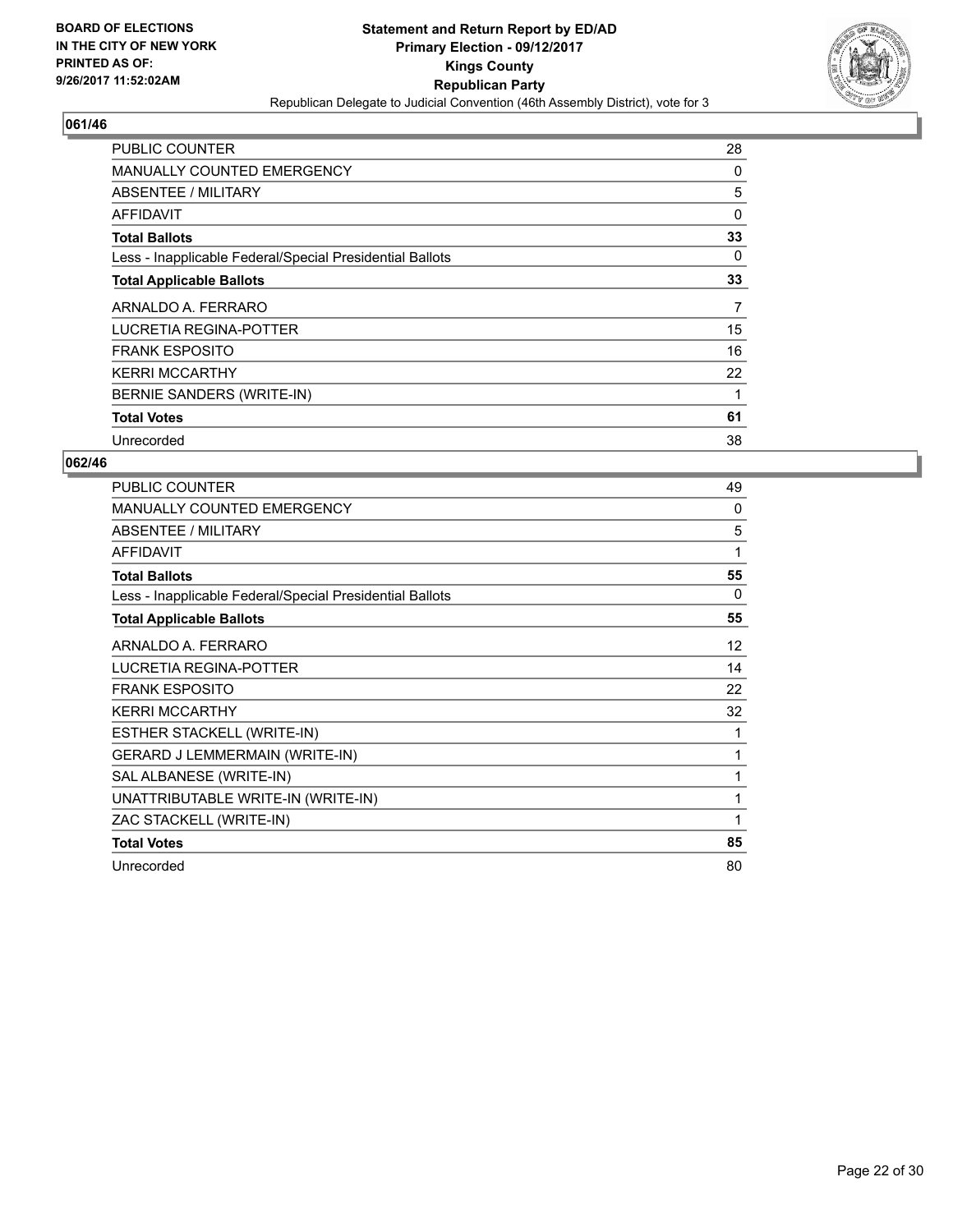

| <b>PUBLIC COUNTER</b>                                    | 37 |
|----------------------------------------------------------|----|
| <b>MANUALLY COUNTED EMERGENCY</b>                        | 0  |
| <b>ABSENTEE / MILITARY</b>                               | 3  |
| AFFIDAVIT                                                | 0  |
| <b>Total Ballots</b>                                     | 40 |
| Less - Inapplicable Federal/Special Presidential Ballots | 0  |
| <b>Total Applicable Ballots</b>                          | 40 |
| ARNALDO A. FERRARO                                       | 16 |
| <b>LUCRETIA REGINA-POTTER</b>                            | 10 |
| <b>FRANK ESPOSITO</b>                                    | 17 |
| <b>KERRI MCCARTHY</b>                                    | 22 |
| BRIAN SULLIVAN (WRITE-IN)                                | 1  |
| <b>Total Votes</b>                                       | 66 |
| Unrecorded                                               | 54 |

# **064/46**

| <b>PUBLIC COUNTER</b>                                    | 57       |
|----------------------------------------------------------|----------|
| <b>MANUALLY COUNTED EMERGENCY</b>                        | 0        |
| <b>ABSENTEE / MILITARY</b>                               | 6        |
| AFFIDAVIT                                                | $\Omega$ |
| <b>Total Ballots</b>                                     | 63       |
| Less - Inapplicable Federal/Special Presidential Ballots | 0        |
| <b>Total Applicable Ballots</b>                          | 63       |
| ARNALDO A. FERRARO                                       | 23       |
| LUCRETIA REGINA-POTTER                                   | 17       |
| FRANK ESPOSITO                                           | 29       |
| <b>KERRI MCCARTHY</b>                                    | 27       |
| UNATTRIBUTABLE WRITE-IN (WRITE-IN)                       | 1        |
| <b>Total Votes</b>                                       | 97       |
| Unrecorded                                               | 92       |

| <b>PUBLIC COUNTER</b>                                    | 54  |
|----------------------------------------------------------|-----|
| <b>MANUALLY COUNTED EMERGENCY</b>                        | 0   |
| ABSENTEE / MILITARY                                      | 6   |
| AFFIDAVIT                                                | 0   |
| <b>Total Ballots</b>                                     | 60  |
| Less - Inapplicable Federal/Special Presidential Ballots | 0   |
| <b>Total Applicable Ballots</b>                          | 60  |
| ARNALDO A. FERRARO                                       | 26  |
| LUCRETIA REGINA-POTTER                                   | 25  |
| <b>FRANK ESPOSITO</b>                                    | 33  |
| <b>KERRI MCCARTHY</b>                                    | 31  |
| <b>Total Votes</b>                                       | 115 |
| Unrecorded                                               | 65  |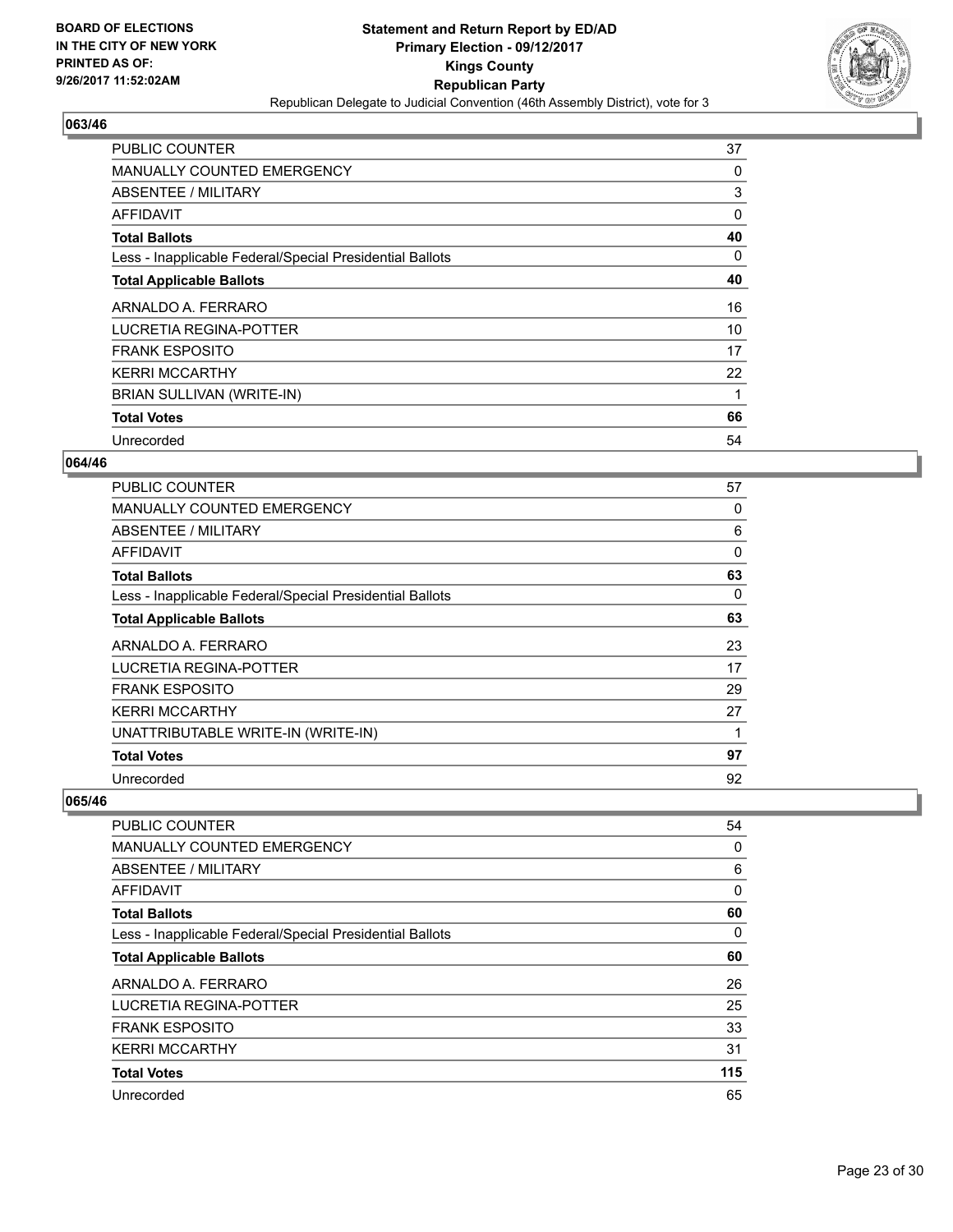

| <b>PUBLIC COUNTER</b>                                    | 38 |
|----------------------------------------------------------|----|
| <b>MANUALLY COUNTED EMERGENCY</b>                        | 0  |
| ABSENTEE / MILITARY                                      | 4  |
| <b>AFFIDAVIT</b>                                         | 0  |
| <b>Total Ballots</b>                                     | 42 |
| Less - Inapplicable Federal/Special Presidential Ballots | 0  |
| <b>Total Applicable Ballots</b>                          | 42 |
| ARNALDO A. FERRARO                                       | 17 |
| LUCRETIA REGINA-POTTER                                   | 10 |
| <b>FRANK ESPOSITO</b>                                    | 18 |
| <b>KERRI MCCARTHY</b>                                    | 20 |
| <b>Total Votes</b>                                       | 65 |
| Unrecorded                                               | 61 |

## **067/46**

| <b>PUBLIC COUNTER</b>                                    | 62  |
|----------------------------------------------------------|-----|
| <b>MANUALLY COUNTED EMERGENCY</b>                        | 0   |
| ABSENTEE / MILITARY                                      | 5   |
| <b>AFFIDAVIT</b>                                         |     |
| <b>Total Ballots</b>                                     | 68  |
| Less - Inapplicable Federal/Special Presidential Ballots | 0   |
| <b>Total Applicable Ballots</b>                          | 68  |
| ARNALDO A. FERRARO                                       | 13  |
| LUCRETIA REGINA-POTTER                                   | 31  |
| <b>FRANK ESPOSITO</b>                                    | 33  |
| <b>KERRI MCCARTHY</b>                                    | 23  |
| <b>Total Votes</b>                                       | 100 |
| Unrecorded                                               | 104 |

| <b>PUBLIC COUNTER</b>                                    | 86  |
|----------------------------------------------------------|-----|
| <b>MANUALLY COUNTED EMERGENCY</b>                        | 0   |
| ABSENTEE / MILITARY                                      | 2   |
| <b>AFFIDAVIT</b>                                         | 0   |
| <b>Total Ballots</b>                                     | 88  |
| Less - Inapplicable Federal/Special Presidential Ballots | 0   |
| <b>Total Applicable Ballots</b>                          | 88  |
| ARNALDO A. FERRARO                                       | 36  |
| <b>LUCRETIA REGINA-POTTER</b>                            | 36  |
| <b>FRANK ESPOSITO</b>                                    | 50  |
| <b>KERRI MCCARTHY</b>                                    | 42  |
| UNATTRIBUTABLE WRITE-IN (WRITE-IN)                       | 2   |
| <b>Total Votes</b>                                       | 166 |
| Unrecorded                                               | 98  |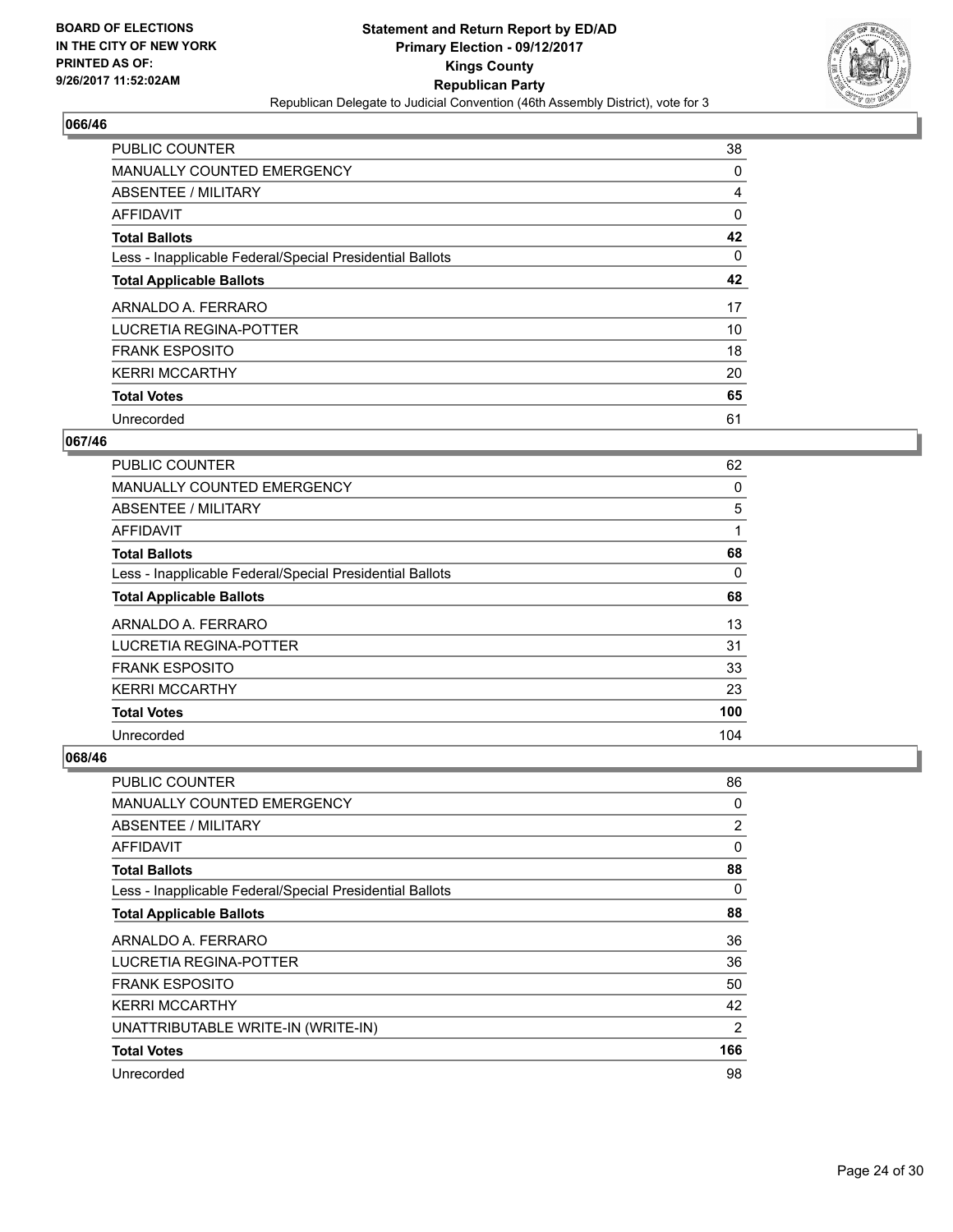

| <b>PUBLIC COUNTER</b>                                    | 75  |
|----------------------------------------------------------|-----|
| <b>MANUALLY COUNTED EMERGENCY</b>                        | 0   |
| ABSENTEE / MILITARY                                      | 5   |
| AFFIDAVIT                                                | 0   |
| <b>Total Ballots</b>                                     | 80  |
| Less - Inapplicable Federal/Special Presidential Ballots | 0   |
| <b>Total Applicable Ballots</b>                          | 80  |
| ARNALDO A. FERRARO                                       | 29  |
| LUCRETIA REGINA-POTTER                                   | 37  |
| <b>FRANK ESPOSITO</b>                                    | 52  |
| <b>KERRI MCCARTHY</b>                                    | 29  |
| <b>Total Votes</b>                                       | 147 |
| Unrecorded                                               | 93  |

#### **070/46**

| <b>PUBLIC COUNTER</b>                                    | 67       |
|----------------------------------------------------------|----------|
| <b>MANUALLY COUNTED EMERGENCY</b>                        | 0        |
| ABSENTEE / MILITARY                                      | 8        |
| AFFIDAVIT                                                | 0        |
| <b>Total Ballots</b>                                     | 75       |
| Less - Inapplicable Federal/Special Presidential Ballots | $\Omega$ |
| <b>Total Applicable Ballots</b>                          | 75       |
| ARNALDO A. FERRARO                                       | 28       |
| LUCRETIA REGINA-POTTER                                   | 34       |
| <b>FRANK ESPOSITO</b>                                    | 45       |
| <b>KERRI MCCARTHY</b>                                    | 20       |
| <b>Total Votes</b>                                       | 127      |
| Unrecorded                                               | 98       |

| PUBLIC COUNTER                                           | 51 |
|----------------------------------------------------------|----|
| <b>MANUALLY COUNTED EMERGENCY</b>                        | 0  |
| ABSENTEE / MILITARY                                      | 2  |
| AFFIDAVIT                                                | 0  |
| <b>Total Ballots</b>                                     | 53 |
| Less - Inapplicable Federal/Special Presidential Ballots | 0  |
| <b>Total Applicable Ballots</b>                          | 53 |
| ARNALDO A. FERRARO                                       | 19 |
| LUCRETIA REGINA-POTTER                                   | 23 |
| <b>FRANK ESPOSITO</b>                                    | 26 |
| <b>KERRI MCCARTHY</b>                                    | 17 |
| <b>Total Votes</b>                                       | 85 |
| Unrecorded                                               | 74 |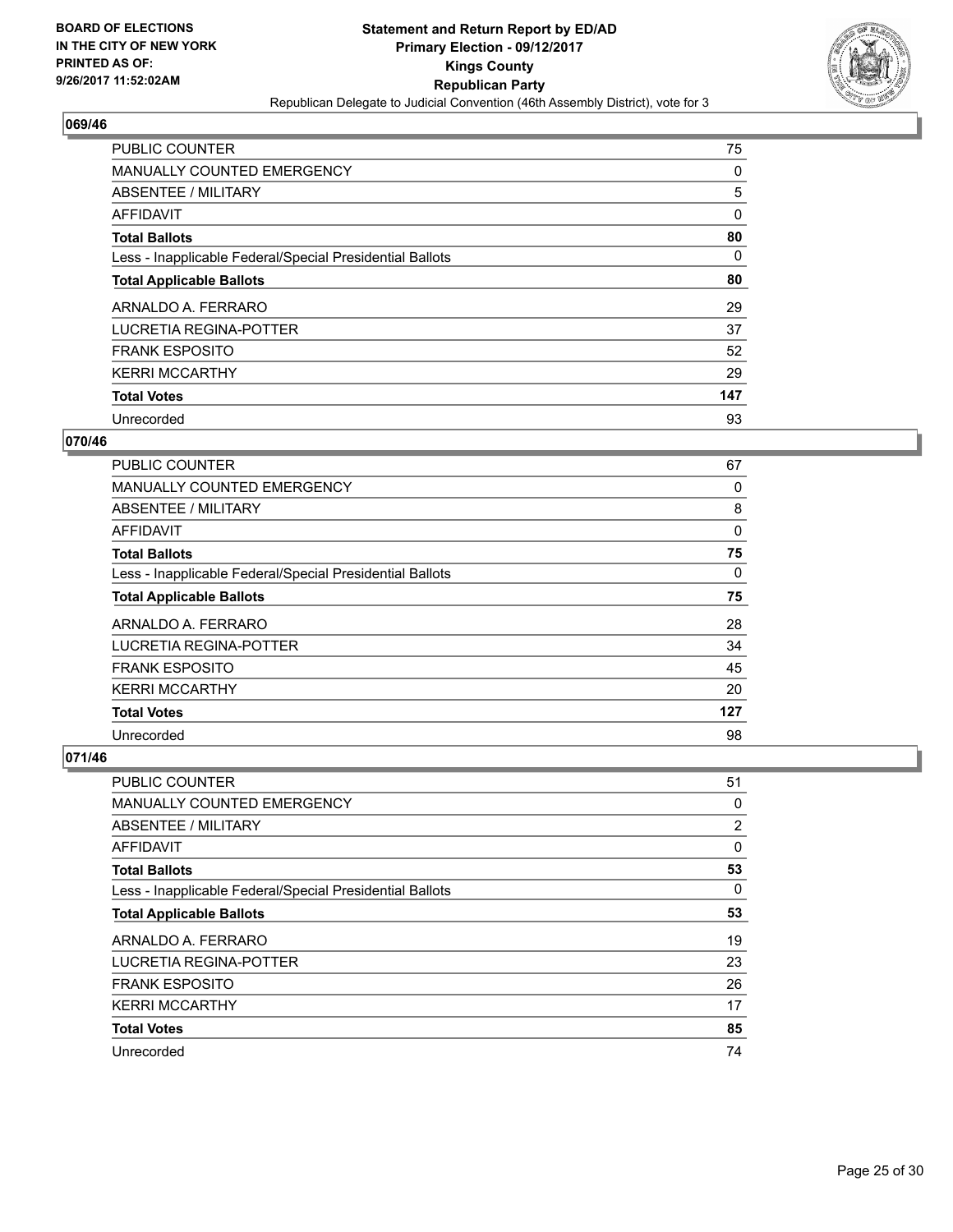

| <b>PUBLIC COUNTER</b>                                    | 53 |
|----------------------------------------------------------|----|
| <b>MANUALLY COUNTED EMERGENCY</b>                        | 0  |
| ABSENTEE / MILITARY                                      | 3  |
| AFFIDAVIT                                                | 0  |
| <b>Total Ballots</b>                                     | 56 |
| Less - Inapplicable Federal/Special Presidential Ballots | 0  |
| <b>Total Applicable Ballots</b>                          | 56 |
| ARNALDO A. FERRARO                                       | 18 |
| LUCRETIA REGINA-POTTER                                   | 27 |
| <b>FRANK ESPOSITO</b>                                    | 23 |
| <b>KERRI MCCARTHY</b>                                    | 20 |
| <b>Total Votes</b>                                       | 88 |
| Unrecorded                                               | 80 |

# **073/46**

| <b>PUBLIC COUNTER</b>                                    | 6 |
|----------------------------------------------------------|---|
| MANUALLY COUNTED EMERGENCY                               | 0 |
| ABSENTEE / MILITARY                                      | 0 |
| AFFIDAVIT                                                | 0 |
| <b>Total Ballots</b>                                     | 6 |
| Less - Inapplicable Federal/Special Presidential Ballots | 0 |
| <b>Total Applicable Ballots</b>                          | 6 |
| ARNALDO A. FERRARO                                       | 3 |
| LUCRETIA REGINA-POTTER                                   | 5 |
| <b>FRANK ESPOSITO</b>                                    | 0 |
| <b>KERRI MCCARTHY</b>                                    |   |
| <b>Total Votes</b>                                       | 9 |
| Unrecorded                                               | 9 |

| <b>PUBLIC COUNTER</b>                                    | 9  |
|----------------------------------------------------------|----|
| <b>MANUALLY COUNTED EMERGENCY</b>                        | 0  |
| ABSENTEE / MILITARY                                      |    |
| AFFIDAVIT                                                | 0  |
| <b>Total Ballots</b>                                     | 10 |
| Less - Inapplicable Federal/Special Presidential Ballots | 0  |
| <b>Total Applicable Ballots</b>                          | 10 |
| ARNALDO A. FERRARO                                       | 6  |
| LUCRETIA REGINA-POTTER                                   | 2  |
| <b>FRANK ESPOSITO</b>                                    | 4  |
| <b>KERRI MCCARTHY</b>                                    | 6  |
| <b>Total Votes</b>                                       | 18 |
| Unrecorded                                               | 12 |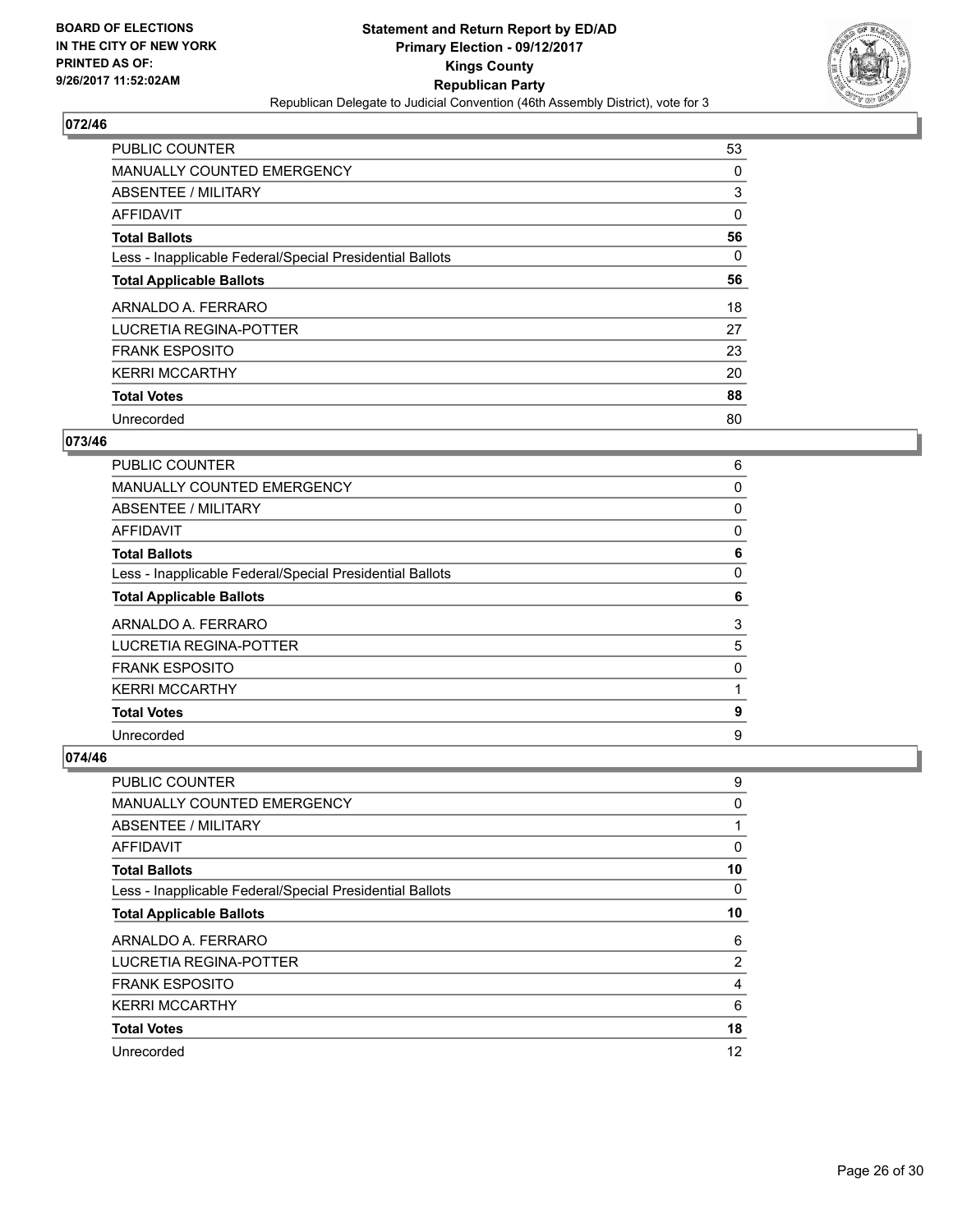

| <b>PUBLIC COUNTER</b>                                    | 56             |
|----------------------------------------------------------|----------------|
| <b>MANUALLY COUNTED EMERGENCY</b>                        | 0              |
| ABSENTEE / MILITARY                                      | $\overline{7}$ |
| AFFIDAVIT                                                | 0              |
| <b>Total Ballots</b>                                     | 63             |
| Less - Inapplicable Federal/Special Presidential Ballots | 0              |
| <b>Total Applicable Ballots</b>                          | 63             |
| ARNALDO A. FERRARO                                       | 20             |
| LUCRETIA REGINA-POTTER                                   | 20             |
| <b>FRANK ESPOSITO</b>                                    | 35             |
| <b>KERRI MCCARTHY</b>                                    | 32             |
| <b>Total Votes</b>                                       | 107            |
| Unrecorded                                               | 82             |

# **076/46**

| PUBLIC COUNTER                                           | 46 |
|----------------------------------------------------------|----|
| <b>MANUALLY COUNTED EMERGENCY</b>                        | 0  |
| ABSENTEE / MILITARY                                      | 3  |
| AFFIDAVIT                                                | 0  |
| <b>Total Ballots</b>                                     | 49 |
| Less - Inapplicable Federal/Special Presidential Ballots | 0  |
| <b>Total Applicable Ballots</b>                          | 49 |
| ARNALDO A. FERRARO                                       | 24 |
| LUCRETIA REGINA-POTTER                                   | 19 |
| <b>FRANK ESPOSITO</b>                                    | 30 |
| <b>KERRI MCCARTHY</b>                                    | 26 |
| <b>Total Votes</b>                                       | 99 |
| Unrecorded                                               | 48 |

| <b>PUBLIC COUNTER</b>                                    | 12 |
|----------------------------------------------------------|----|
| MANUALLY COUNTED EMERGENCY                               | 0  |
| ABSENTEE / MILITARY                                      | 0  |
| AFFIDAVIT                                                | 0  |
| <b>Total Ballots</b>                                     | 12 |
| Less - Inapplicable Federal/Special Presidential Ballots | 0  |
| <b>Total Applicable Ballots</b>                          | 12 |
| ARNALDO A. FERRARO                                       | 8  |
| LUCRETIA REGINA-POTTER                                   | 5  |
| <b>FRANK ESPOSITO</b>                                    | 7  |
| <b>KERRI MCCARTHY</b>                                    | 8  |
| <b>Total Votes</b>                                       | 28 |
| Unrecorded                                               | 8  |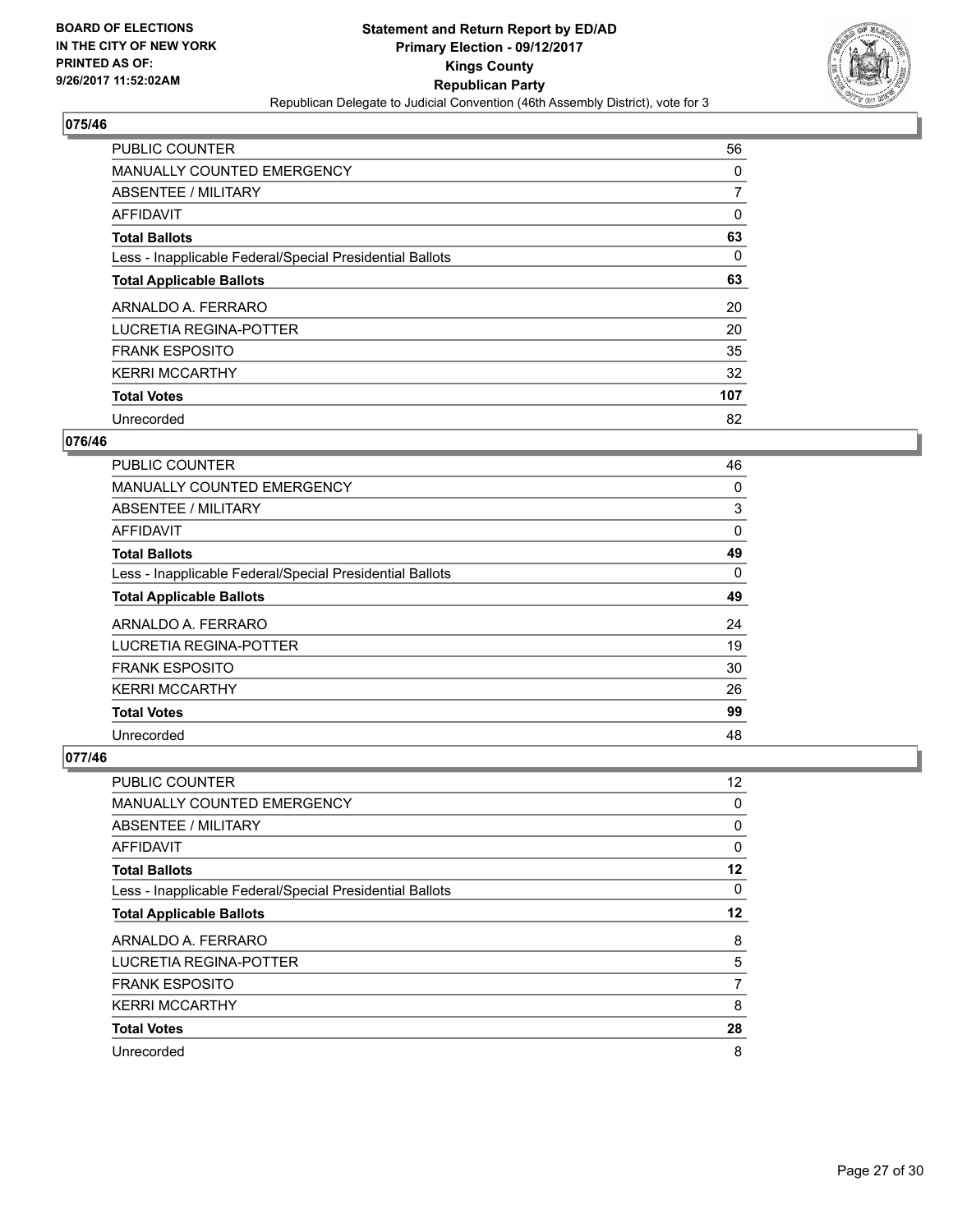

| <b>PUBLIC COUNTER</b>                                    | 83  |
|----------------------------------------------------------|-----|
| <b>MANUALLY COUNTED EMERGENCY</b>                        | 0   |
| ABSENTEE / MILITARY                                      | 5   |
| AFFIDAVIT                                                | 0   |
| <b>Total Ballots</b>                                     | 88  |
| Less - Inapplicable Federal/Special Presidential Ballots | 0   |
| <b>Total Applicable Ballots</b>                          | 88  |
| ARNALDO A. FERRARO                                       | 31  |
| LUCRETIA REGINA-POTTER                                   | 33  |
| <b>FRANK ESPOSITO</b>                                    | 48  |
| <b>KERRI MCCARTHY</b>                                    | 40  |
| NICOLE MALLIOTAKIS (WRITE-IN)                            | 1   |
| VINCENT J GENTILE (WRITE-IN)                             | 2   |
| <b>Total Votes</b>                                       | 155 |
| Unrecorded                                               | 109 |

#### **079/46**

| <b>PUBLIC COUNTER</b>                                    | 114 |
|----------------------------------------------------------|-----|
| MANUALLY COUNTED EMERGENCY                               | 0   |
| ABSENTEE / MILITARY                                      | 6   |
| AFFIDAVIT                                                | 0   |
| <b>Total Ballots</b>                                     | 120 |
| Less - Inapplicable Federal/Special Presidential Ballots | 0   |
| <b>Total Applicable Ballots</b>                          | 120 |
| ARNALDO A. FERRARO                                       | 61  |
| LUCRETIA REGINA-POTTER                                   | 39  |
| <b>FRANK ESPOSITO</b>                                    | 65  |
| <b>KERRI MCCARTHY</b>                                    | 46  |
| <b>Total Votes</b>                                       | 211 |
| Unrecorded                                               | 149 |

| <b>PUBLIC COUNTER</b>                                    | 4              |
|----------------------------------------------------------|----------------|
| MANUALLY COUNTED EMERGENCY                               | 0              |
| ABSENTEE / MILITARY                                      | 0              |
| <b>AFFIDAVIT</b>                                         | 0              |
| <b>Total Ballots</b>                                     | 4              |
| Less - Inapplicable Federal/Special Presidential Ballots | 0              |
| <b>Total Applicable Ballots</b>                          | 4              |
| ARNALDO A. FERRARO                                       | 1              |
| LUCRETIA REGINA-POTTER                                   | $\overline{2}$ |
| <b>FRANK ESPOSITO</b>                                    |                |
| <b>KERRI MCCARTHY</b>                                    | 2              |
| <b>Total Votes</b>                                       | 6              |
| Unrecorded                                               | 6              |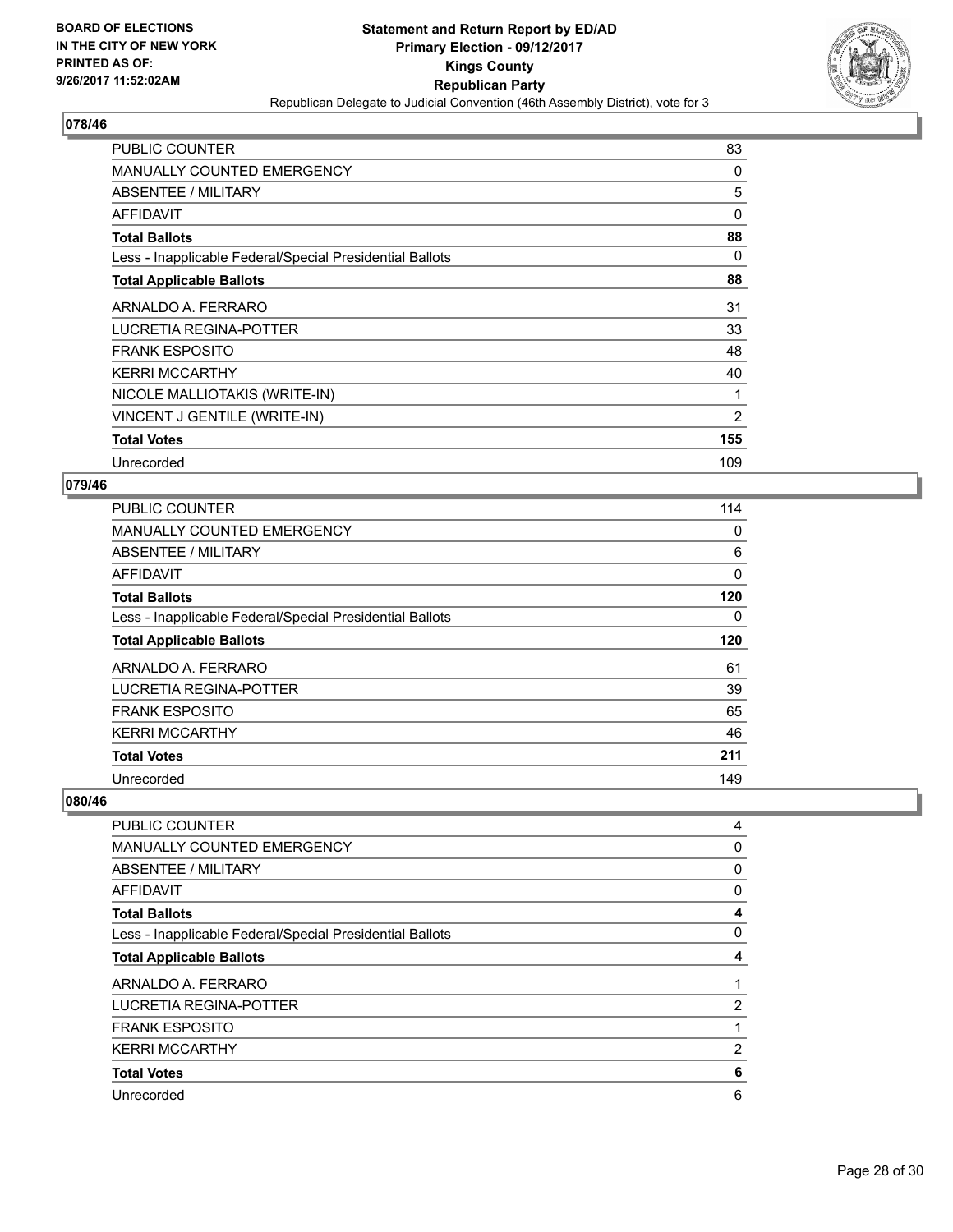

| <b>PUBLIC COUNTER</b>                                    | 16 |
|----------------------------------------------------------|----|
| MANUALLY COUNTED EMERGENCY                               | 0  |
| ABSENTEE / MILITARY                                      | 0  |
| <b>AFFIDAVIT</b>                                         | 0  |
| <b>Total Ballots</b>                                     | 16 |
| Less - Inapplicable Federal/Special Presidential Ballots | 0  |
| <b>Total Applicable Ballots</b>                          | 16 |
| ARNALDO A. FERRARO                                       | 6  |
| LUCRETIA REGINA-POTTER                                   | 13 |
| <b>FRANK ESPOSITO</b>                                    | 4  |
| <b>KERRI MCCARTHY</b>                                    | 5  |
| <b>Total Votes</b>                                       | 28 |
| Unrecorded                                               | 20 |
|                                                          |    |

# **082/46 COMBINED into: 037/46**

#### **083/46**

| <b>PUBLIC COUNTER</b>                                    | 0 |
|----------------------------------------------------------|---|
| <b>MANUALLY COUNTED EMERGENCY</b>                        | 0 |
| ABSENTEE / MILITARY                                      | 0 |
| AFFIDAVIT                                                | 0 |
| <b>Total Ballots</b>                                     | 0 |
| Less - Inapplicable Federal/Special Presidential Ballots | 0 |
| <b>Total Applicable Ballots</b>                          | 0 |
| ARNALDO A. FERRARO                                       | 0 |
|                                                          |   |
| LUCRETIA REGINA-POTTER                                   | 0 |
| <b>FRANK ESPOSITO</b>                                    | 0 |
| <b>KERRI MCCARTHY</b>                                    | 0 |

| PUBLIC COUNTER                                           | 0 |
|----------------------------------------------------------|---|
| <b>MANUALLY COUNTED EMERGENCY</b>                        | 0 |
| ABSENTEE / MILITARY                                      | 0 |
| <b>AFFIDAVIT</b>                                         | 0 |
| <b>Total Ballots</b>                                     | 0 |
| Less - Inapplicable Federal/Special Presidential Ballots | 0 |
| <b>Total Applicable Ballots</b>                          | 0 |
| ARNALDO A. FERRARO                                       | 0 |
| LUCRETIA REGINA-POTTER                                   | 0 |
| <b>FRANK ESPOSITO</b>                                    | 0 |
| <b>KERRI MCCARTHY</b>                                    | 0 |
| <b>Total Votes</b>                                       | 0 |